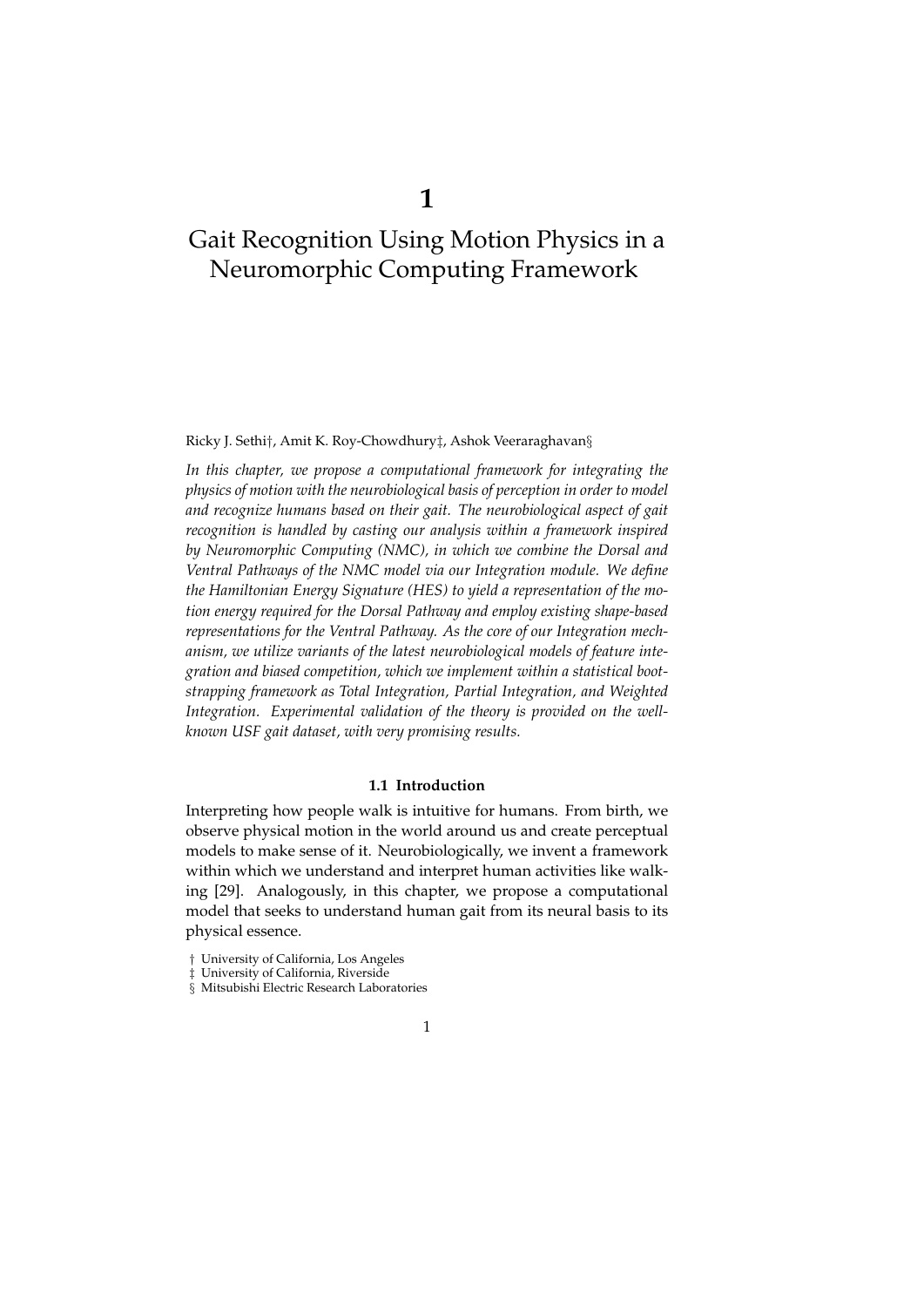We thus started by examining the basis of all human activities: motion. The rigorous study of motion has been the cornerstone of physics for the last 450 years, over which physicists have unlocked a deep, underlying structure of motion. We employ ideas grounded firmly in fundamental physics that are true for the motion of the physical systems we consider in gait analysis.

Using this physics-based methodology, we compute **Hamiltonian Energy Signatures (HES)** for a person by considering all the points on their contour, thus leading to a multi-dimensional time series that represents the gait of a person. These HES time-series curves thus provide a model of the gait for each person's style of walking. It can also be shown using basic physical principles, that the HES is invariant under a special affine transformation, as shown in Appendix A0.1.3. This allows us to use the HES to *categorize* the activities of different people across different domains (high resolution, low resolution, etc.) in a moderately view-invariant manner. The HES time series, therefore, can characterize the walking styles of individuals. Note that these HES curves can be computed in either the image plane, yielding the Image HES as used in this chapter, or in the 3D world, giving the Physical HES, depending on the application domain and the nature of the tracks extracted. In either case, the Hamiltonian framework gives a highly abstract, compact representation for a system and can yield the energy of the system being considered under certain conditions.

Since the perception of gait involves the interpretation of motion by the brain, we embed the above physics-based motion models within a framework inspired by Neurobiology and Neuromorphic Computing (NMC). The latest models for the perception and interpretation of motion by the brain are employed to present a novel technique for the representation and recognition of human walking styles. These models indicate that visual processing in the brain, as shown in Figure 1.1, bifurcates into two streams at V1: a Dorsal Motion Energy Pathway and a Ventral Form/Shape Pathway [47, 26].

In the Itti-Koch NMC model [40, 46], an input image is filtered in a number of low-level visual feature channels, including orientation and motion energies, as computed in the Dorsal Pathway; in our case, we use the HES to get the motion energies of a person's gait, as outlined in Section 1.3.1. In the NMC model [46], the same low-level feature detectors as the Dorsal Pathway, acquired over very short time frames are used to classify the scene by computing a holistic, low-level signature from the Ventral Pathway; in our case, we thus use the shape features to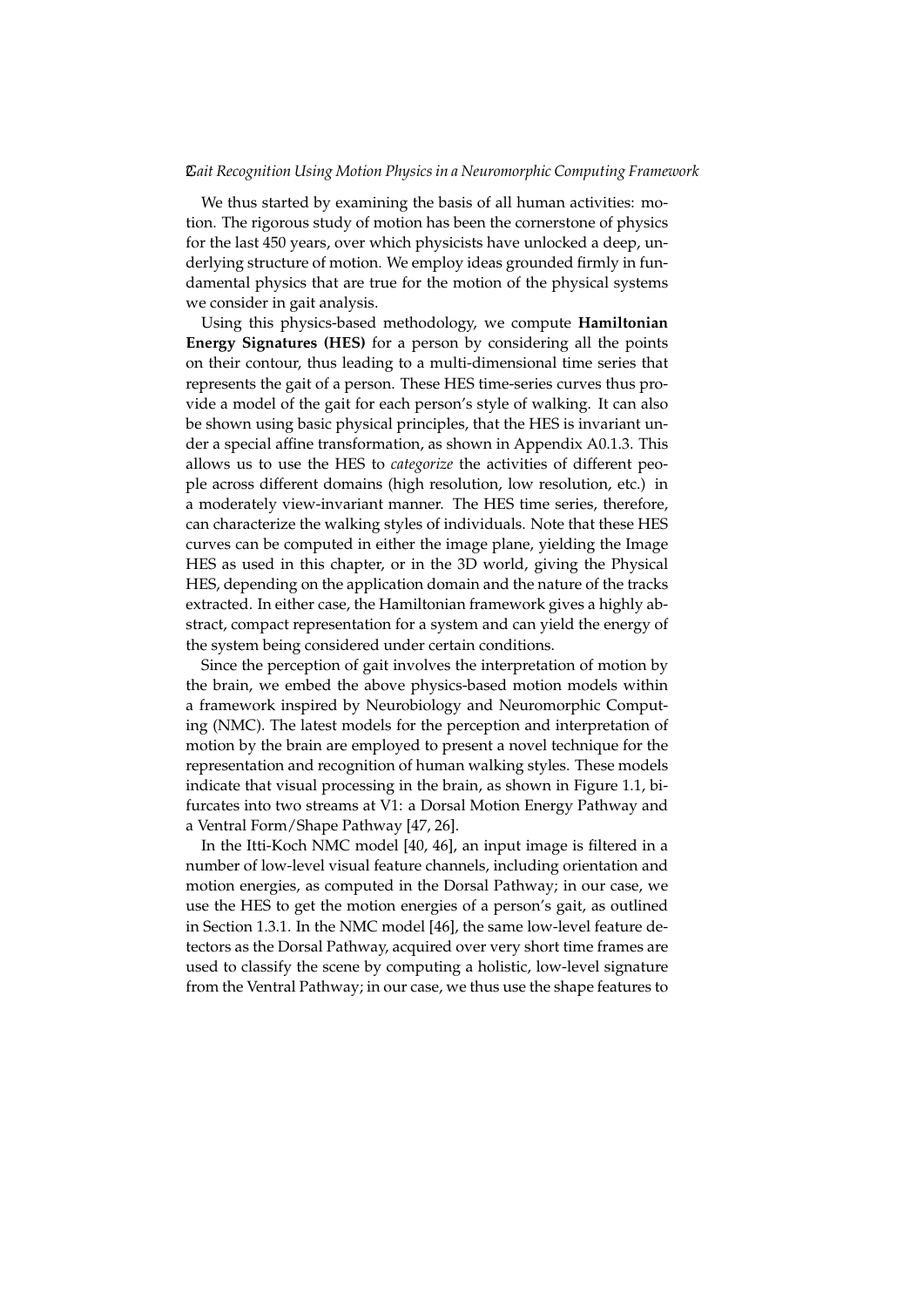



Fig. 1.1. Neuromorphic Model for the Dorsal and Ventral Pathways: the computational modules are super-imposed onto the parts of the brain that perform similar functions, where we follow the NMC labeling convention discussed in Section 1.2.2.

classify a person's gait as the Ventral Pathway component, as outlined in Section 1.3.2.

In the NMC approach, these two pathways are combined in the **Integration** module, as shown in Figure 1.2. Recent research, building upon the neurobiology of object recognition, suggests the brain uses the same, or at least similar, pathways for motion recognition as it does for object recognition [18, 19, 47, 43, 26]. Although existing neurobiological models for motion recognition do posit the existence of a coupling or integration of these two pathways, they leave any specific mechanism for combination of the two pathways as an open question [18, 16].

Building upon this and recent work in the neurobiological community, which shows the dorsal and ventral processes could be integrated through a process of *feature integration* [49] or *biased competition* [10, 1, 30, 55, 9] as originally outlined by [11, 42], we propose a computational model for the Integration of the two pathways in the NMC framework by implementing this Integration in a statistical framework, creating *Total Integration* (only the winners from both pathways survive), *Partial Integration* (intermediate values are pointwise correlations of normalized measures), and *Weighted Integration* (Ventral values are weighted by Dorsal values and does no worse than Ventral values) models, all using the **bootstrap**. The bootstrap is used to find the variance of a statistic on a sample; the statistic, in our case, is the quantiles. After a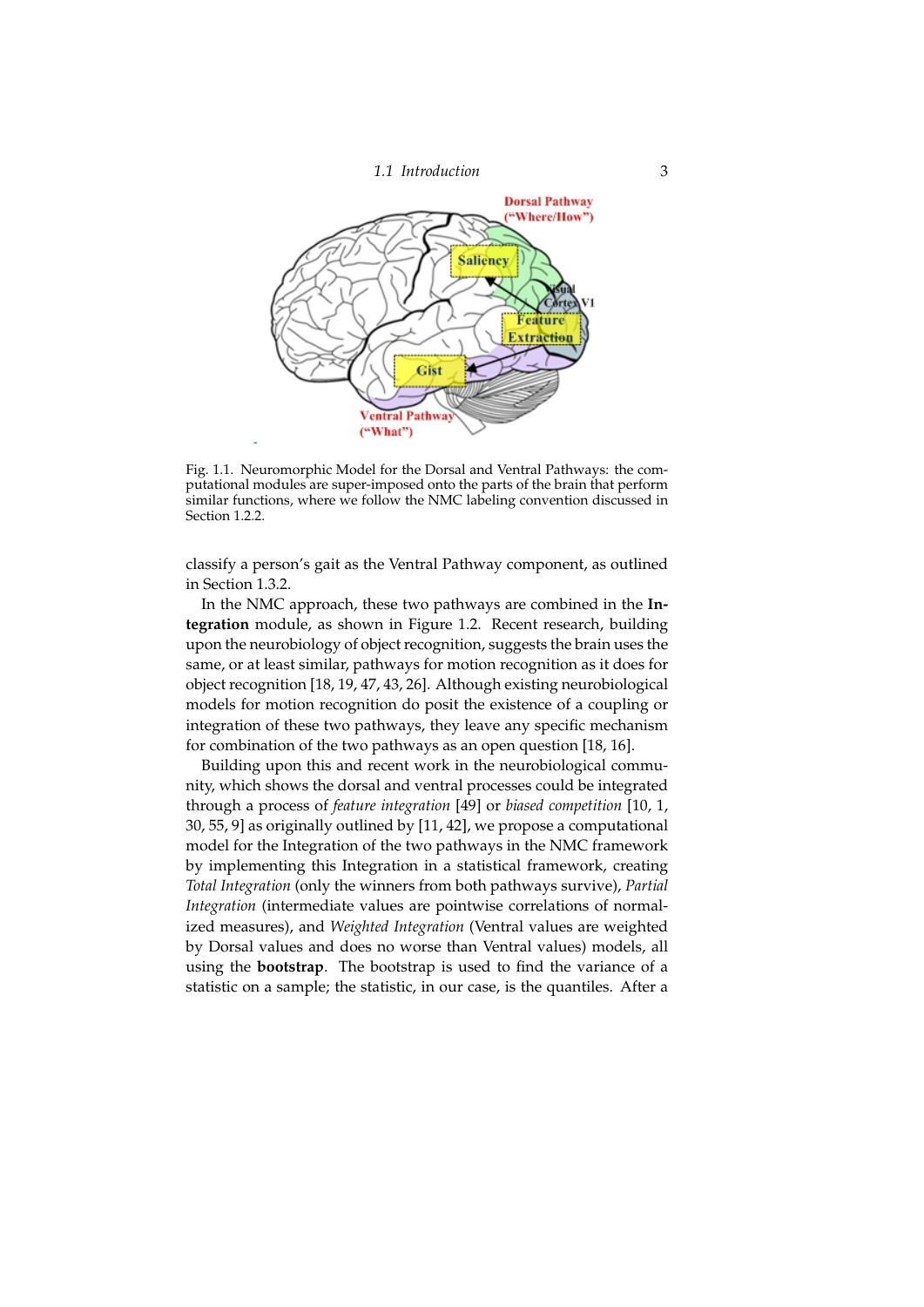sample is collected from an experiment, we can calculate a statistic on it (like the mean or quantiles, for example), and then use the bootstrap to figure out the variance in that statistic (e.g., via a confidence interval). The bootstrap itself works by re-sampling with replacement, as described in Section 1.3.3.

## *1.1.1 Overview of Chapter*

Building upon the fundamental principles of the physics of motion and the NMC model of perception, we present a novel framework for the modeling and recognition of humans based on their gait in video. The HES curves, developed in Section 1.3.1, give us an immediate sense of a person's gait, as required for the motion energy aspect of the Dorsal Pathway. For the Ventral Pathway, as described in Section 1.3.2, we use shape features with DTW but we also have the freedom to use different features (e.g., image features using HMM [52], gait energy image [21], etc.). Finally, in Section 1.3.3, we incorporate the Integration module by using the neurobiological ideas of feature integration and biased competition, which we implement with a Total Integration, Partial Integration, and Weighted Integration framework using the bootstrap. This approach provides flexibility since new approaches in low-level feature extraction can be employed easily within our framework. We present detailed validation of our proposed techniques and show results on the USF gait dataset in Section 1.4.

# **1.2 Related Work**

We build liberally upon theoretical thrusts from several different disciplines, including Analytical Hamiltonian Mechanics, Neuromorphic Computing and Neurobiology, and, of course, gait analysis. The models developed for robotics in [40] provide the basic NMC architecture but are used more for object recognition and analysis. Similarly, Energy-Based Models (EBMs) [33] capture dependencies between variables for *image recognition* by associating a scalar "energy" to each configuration of the variables. Still others [4] take local and global optical flow approaches and compute confidence measures. Researchers have proposed computational frameworks for integration, e.g., [50], but they have also been restricted to the analysis of single images. The use of DDMCMC shown in [56] might be an excellent Integration module ap-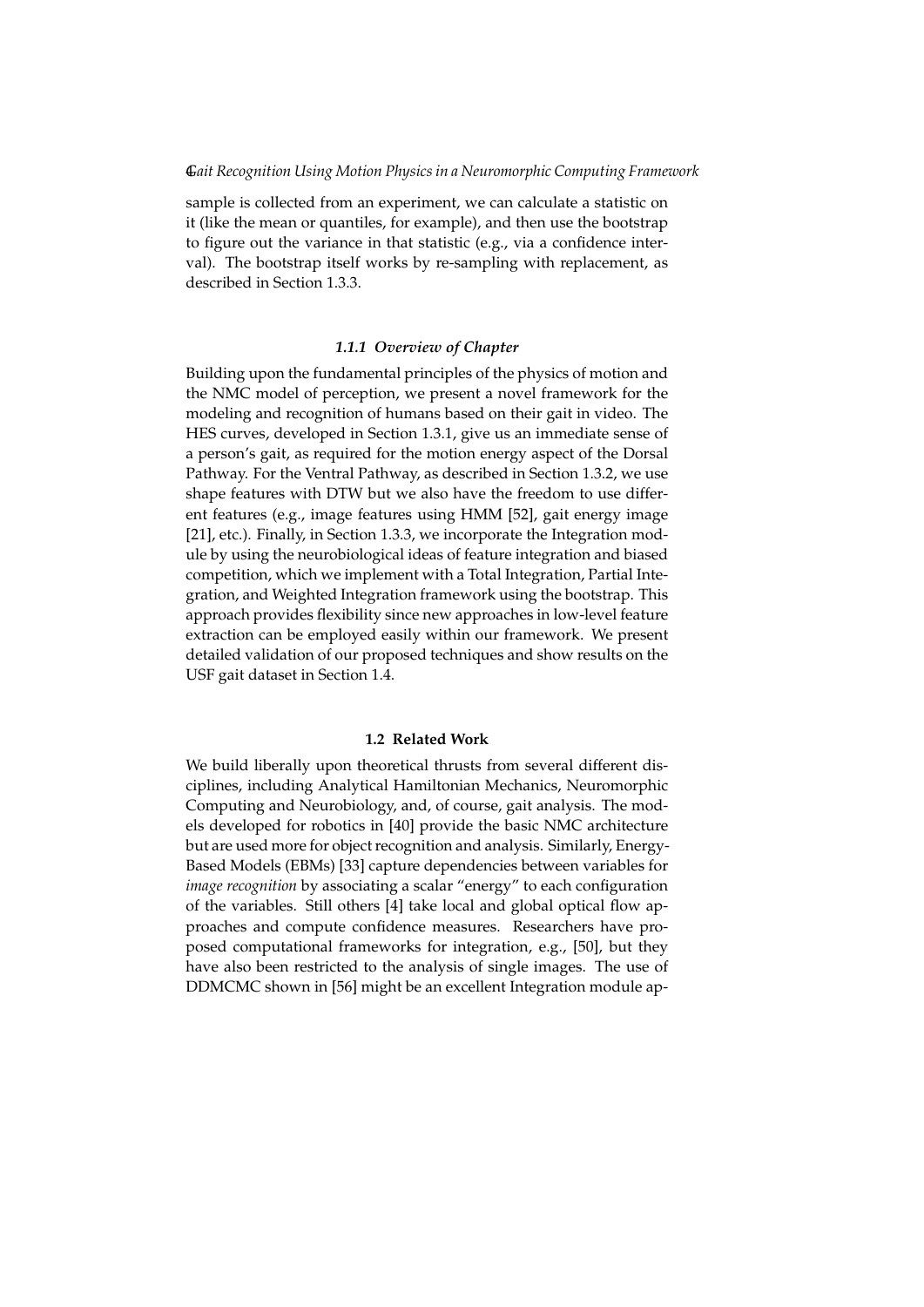# *1.2 Related Work* 5

plication for future NMC-based research thrusts and we will consider such MCMC based approaches in the future.

# *1.2.1 Related Work on Fusion of Multiple Features in Activity Recognition*

For representing the motion energy processes of the Dorsal Pathway, we propose a unique descriptor, the HES, that models the global motion of the objects involved in the activities. Our conception of the HES is based upon fundamental ideas in Classical Dynamics [32] and Quantum Mechanics [45], especially Hamilton's Variational Principle [32].

In terms of activity recognition [24, 51], some of the cutting edge research uses the fusion of multiple features (e.g., [35]). Their approach to features fusion comes closest to the idea of combining features that express both the form and motion components. Our approach also draws inspiration from the method employed in [23], which detects global motion patterns by constructing super tracks using flow vectors for tracking high-density crowd flows in low-resolution. Our methodology, on the other hand, works in both high- and low-resolution and for densely- and sparsely-distributed objects since all it requires is the (*x,y,t*) tracks for the various objects. Also, our physical model goes well beyond an examination of Eulerian or Lagrangian fluid flows, which only yield local (vector) rather than global (integral) properties.

#### *1.2.2 Related Work in Neurobiology and NMC*

Humans exhibit the ability to quickly understand and summarize a scene in less than 100ms. When visual information comes in from the retina, the brain seems to do some initial processing in the V1 visual cortex. Subsequently, that information bifurcates and travels along two parallel pathways in the neural model, the so-called "What" (Ventral) pathway and the "Where" (Dorsal) pathway [40]. Some NMC models [46, 40, 25] relate the ventral and dorsal processing to the ideas of gist and saliency, where the saliency component is based on low-level visual features such as luminance contrast, colour contrast, orientation, and motion energies while the gist component is a relatively lowdimensional scene representation which is acquired over very short time frames and computed as a holistic low-dimensional signature, by using the same low-level feature detectors as the saliency model. However, we use the standard notation for these two pathways (Dorsal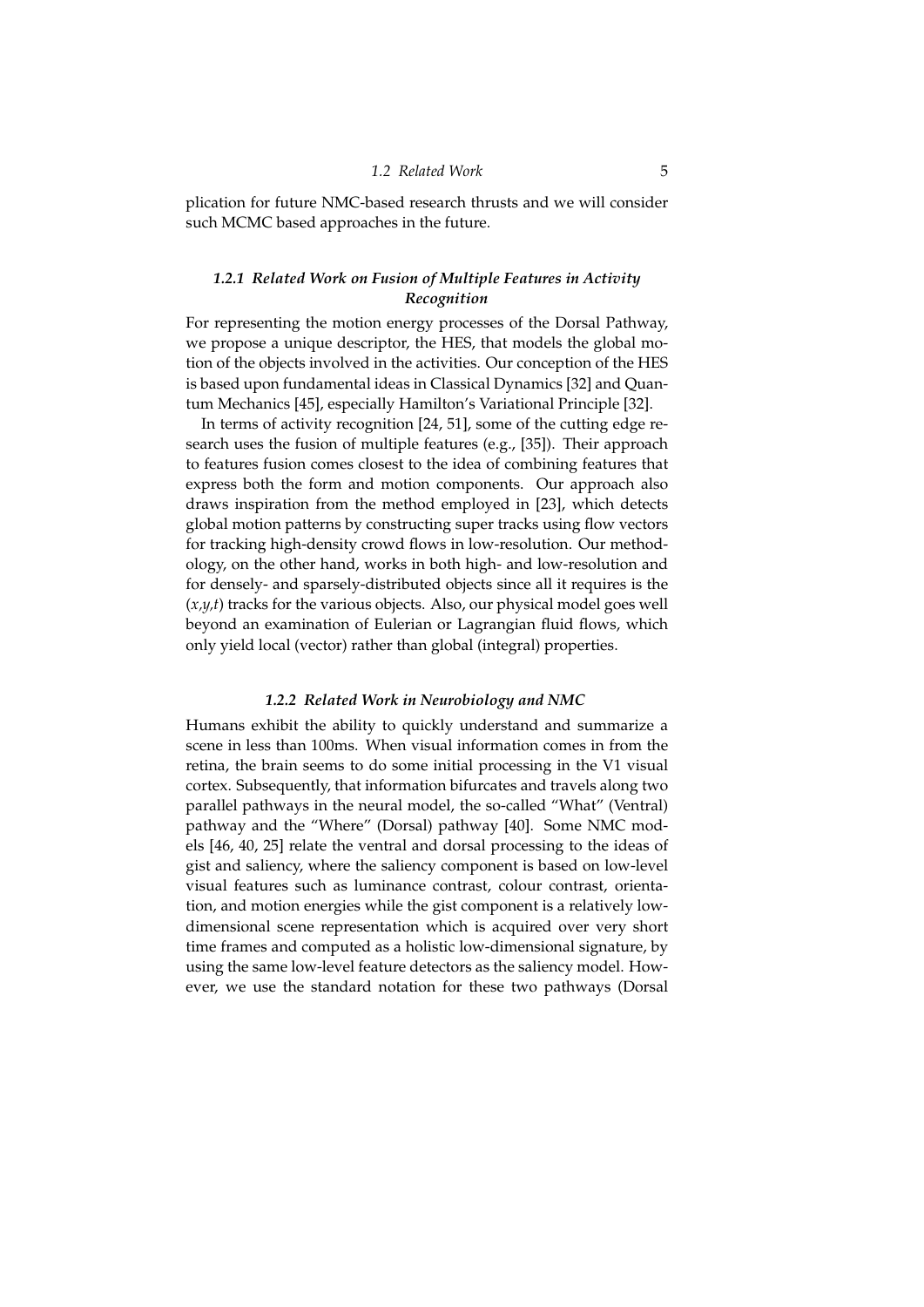and Ventral) as outlined in the latest neurobiological models of motion recognition [18, 16, 17].

Eventually, or perhaps concurrently [55], the results of these two pathways are integrated, as shown in Figure 1.1; although existing neurobiological models for motion recognition do posit the existence of a coupling or integration of these two pathways, they leave any specific mechanism for combination of the two pathways as an open question [18, 16]. Recent work in the neurobiological community shows the dorsal and ventral processes could be integrated through a process of *feature integration* [49] or *biased competition* [10, 1, 30, 55, 9].

## *1.2.3 Related Work in Gait recognition*

Recently, significant effort has been devoted to the study of human gait, driven by its potential use as a biometric for person identification. We outline some of the methods in gait-based human identification and a comprehensive review on gait recognition can be found in [38].

*Role of shape and kinematics in human gait*: Johansson [27] attached light displays to various body parts and showed that humans can identify motion with the pattern generated by a small set of moving dots. Muybridge [37] captured photographic recordings of humans in his study on animal locomotion. He used high speed photography images to study locomotion in humans and animals. Since then, considerable effort has been made in the Computer vision, Artificial Intelligence and Image Processing communities to the understanding of human activities from videos. A survey of work in human motion analysis can be found in [15].

Several studies have been done on the various cues that humans use for gait recognition. Hoenkamp[22] studied the various perceptual factors that contribute to the labeling of human gait. Medical studies[36] suggest that there are 24 different components to human gait. If all these different components are considered, then it is claimed that the gait signature is unique. Since it is very difficult to extract these components reliably several other representations have been used. It has been shown [7] that humans can do gait recognition even in the absence of familiarity cues. A dynamic array of point lights attached to the walker was used to record the gait pattern. It was found that static or very brief presentations are insufficient for recognition while longer displays are sufficient. Cutting and Kozlowski also suggest that dynamic cues like speed, bounciness and rhythm are more important for human recog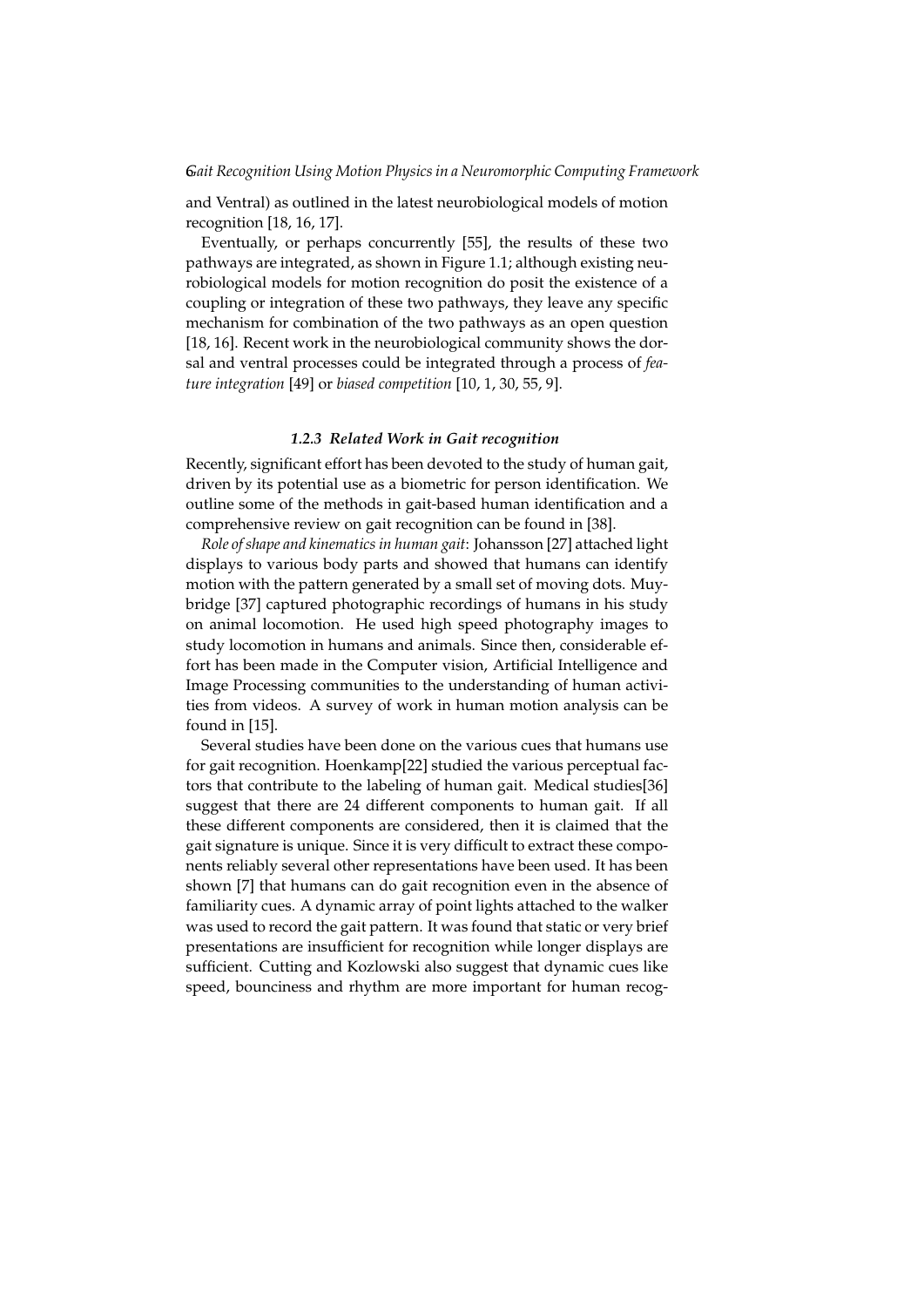nition than static cues like height. Cutting and Proffitt [8] argue that motion is not the simple compilation of static forms and claim that it is a dynamic invariant that determines event perception.

*Shape based methods*: Niyogi and Adelson [39] obtained spatio-temporal solids by aligning consecutive images and use a weighted Euclidean distance to obtain recognition. Phillips et al. [41] provide a baseline algorithm for gait recognition using silhouette correlation. Han and Bhanu [21] use the gait energy image while Wang et al. use Procrustes shape analysis for recognition [54]. Foster et al. [14] use area based features. Bobick and Johnson [3] use activity specific static and stride parameters to perform recognition. Collins et al. build a silhouette based nearest neighbor classifier [5] to do recognition. Several researchers have used Hidden Markov Models (HMM) for the task of gait based identification. For example Kale et al. [28] built a continuous HMM for recognition using the width vector and the binarized silhouette as image features. A model-based method for accurate extraction of silhouettes using the HMM is provided in [34]. They use these silhouettes to perform recognition. Another shape based method for identifying individuals from noisy silhouettes is provided in [48]. Finally, [58] takes a unique shape-based approach based on gait energy image (GEI) and co-evolutionary genetic programming (CGP) for human activity classification.

*Kinematics based methods*: Apart from these image based approaches Cunado et al. [6] model the movement of thighs as articulated pendulums and extract a gait signature using this model. But in such an approach robust estimation of thigh position in a video can be very difficult. In another kinematics based approach [2], trajectories of the various parameters of a kinematic model of the human body are used to learn a representation of a dynamical system. The parameters of the linear dynamical system are used to classify different kinds of human activities.

## **1.3 Proposed Framework for Gait Analysis**

We take an NMC-inspired approach for recognizing the walking style of people by integrating the motion signature of the objects for the Dorsal Pathway (the Hamiltonian Energy Signatures) and shape features for the Ventral Pathway via the Integration module using a variant of the neurobiological ideas of biased competition and feature integra-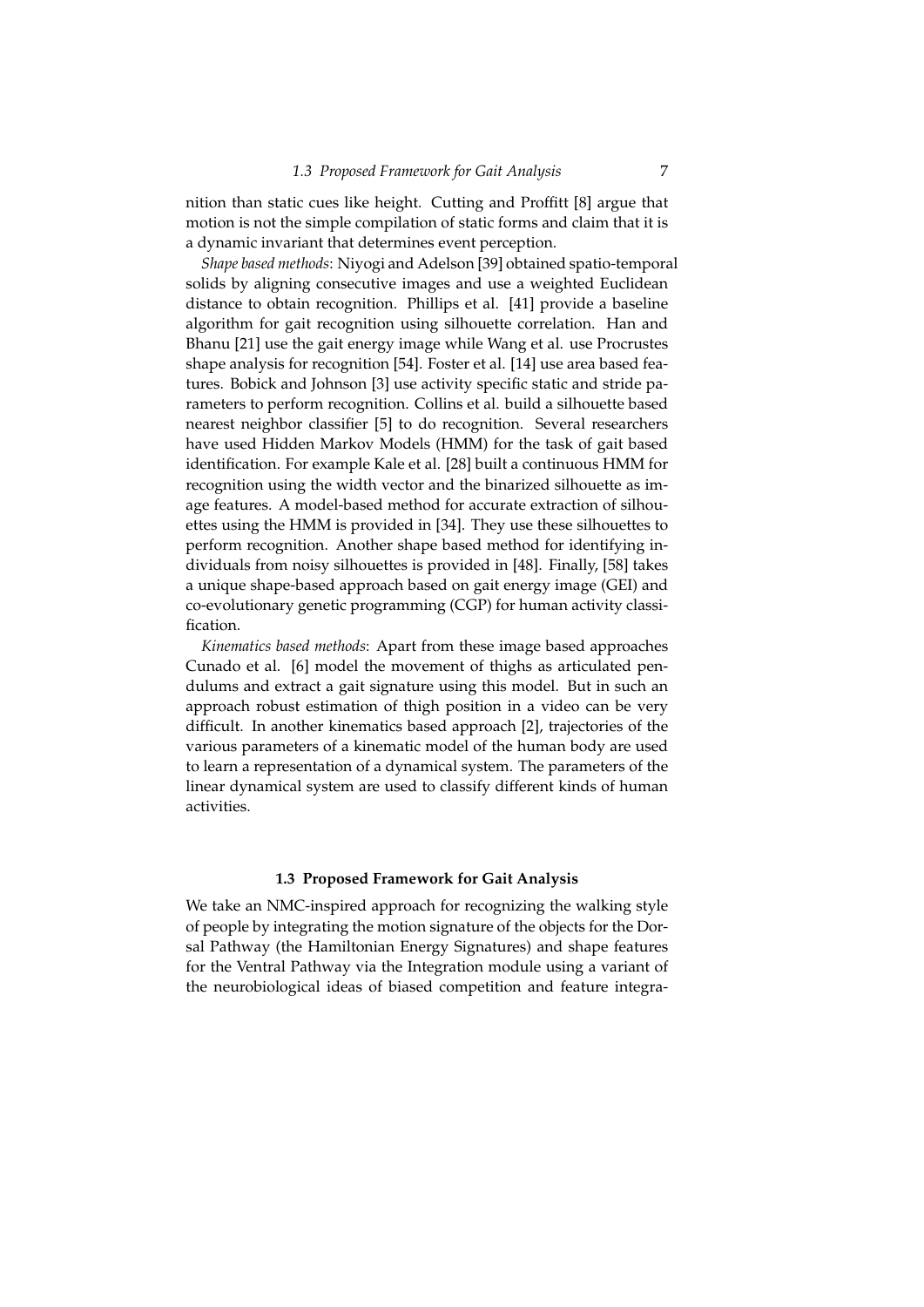

Fig. 1.2. The Neuromorphic Computing-inspired Model: the Ventral and Dorsal Pathways' processing is combined in the Integration module using variants of feature integration and biased competition. The output of each pathway is a feature vector that is compared to the query/test using Dynamic Time Warping (DTW).

tion (please see below for detailed discussion). The overall approach is shown diagrammatically in Figure 1.2.

## *1.3.1 Dorsal Pathway: Hamiltonian Energy Signatures (HES)*

One of the most fundamental ideas in theoretical physics is the *Principle of Stationary Action*, also known variously as Principle of Least Action as well as Hamilton's Variational Principle [32]. This is a variational principle that can be used to obtain the equations of motion of a system and is the very basis for most branches of physics, from Analytical Mechanics to Statistical Mechanics to Quantum Field Theory. Building upon the work of Lagrange, W.R. Hamilton applied the idea of a function whose value remains constant along any path in the configuration space of the system (unless the final and initial points are varied) to Newtonian Mechanics to derive Lagrange's Equations, the equations of motion for the system being studied.

Following Hamilton's approach, we define **Hamilton's Action**†, S, for motion along a worldline between two fixed physical events (not events in activity recognition) as:

<sup>†</sup> To avoid confusion, we will use the term Action to exclusively refer to Hamilton's Action and not action as it is normally understood in Gait Analysis.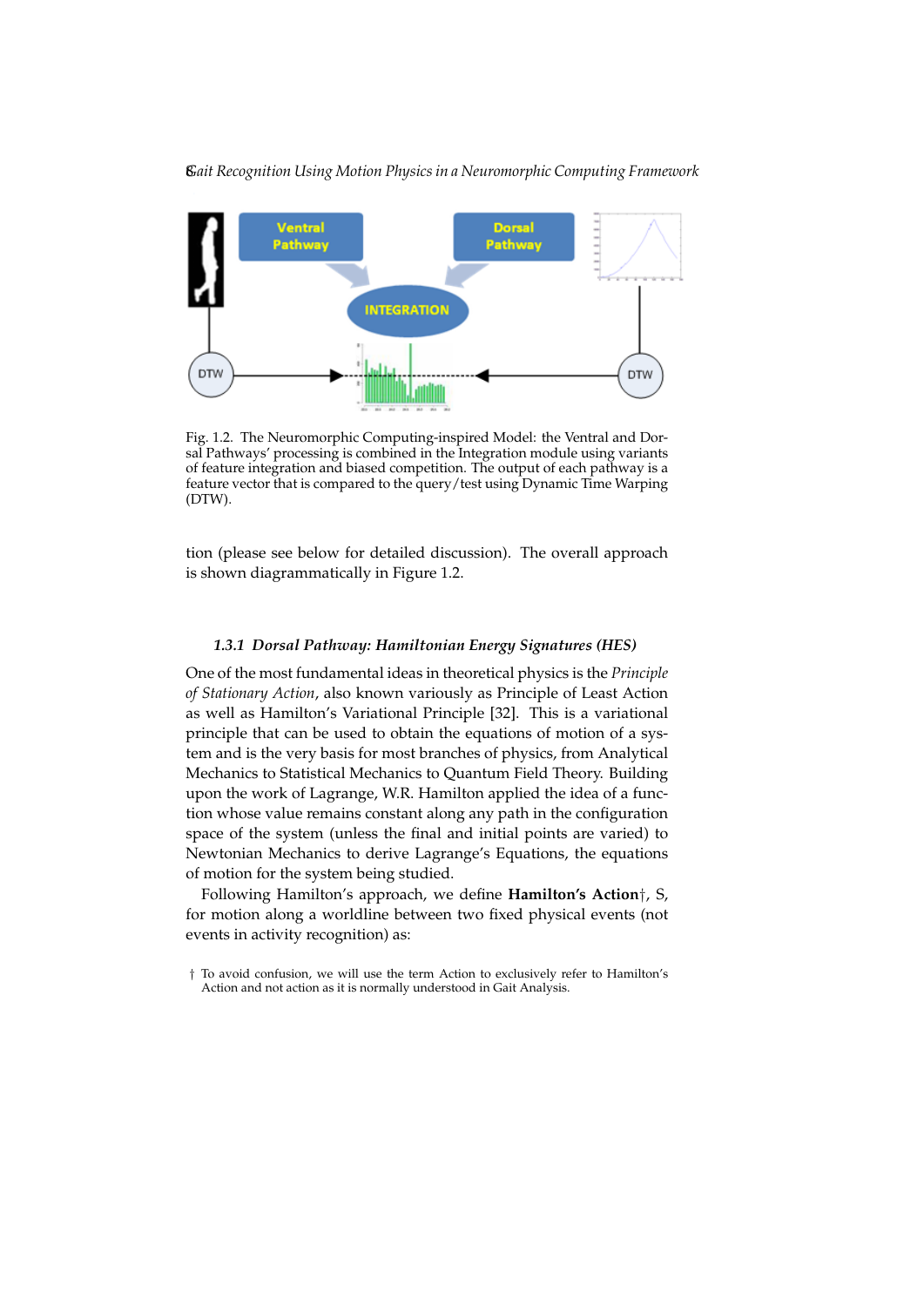# *1.3 Proposed Framework for Gait Analysis* 9

$$
S \equiv \int_{t_1}^{t_2} L(q(t), \dot{q}(t), t) dt
$$
 (1.1)

with q, the generalized coordinates †, and L, in this case, the **Lagrangian** which, for a conservative system, is defined as:

$$
L = T - U \tag{1.2}
$$

where, T is the *Kinetic Energy* and U is the *Potential Energy*. The *Hamiltonian function*, derived from **Hamilton's Variational Principle** (please see Appendix A0.1.1), is usually stated most compactly, in generalized coordinates, as [20]:

$$
H(q, p, t) = \sum_{i} p_i \dot{q}_i - L(q, \dot{q}, t)
$$
\n(1.3)

where  $H$  is the Hamiltonian,  $p$  is the generalized momentum, and  $\dot{q}$ is the time derivative of the generalized coordinates,  $q$ . If the transformation between the Cartesian and generalized coordinates is timeindependent, then the Hamiltonian function also represents the total mechanical energy of the system:

$$
H(q(t), p(t)) = T(p(t)) + U(q(t))
$$
\n(1.4)

In general, we compute (1.3), which depends explicitly on time, but if we have generalized coordinates and transformations from the image plane to 3D world, we can make the assumption (1.4) as a first approximation.‡

#### *1.3.1.1 Application to Gait Analysis*

This Hamiltonian is exactly what we utilize as the Hamiltonian Energy Signature (HES) of a system or sub-system observed in the given video. We end up with a quantity that provides a motion energy description of the gait: the *HES* (1.6), which gives a simple, intuitive expression for an

<sup>†</sup> Generalized coordinates are the configurational parameters of a system; the natural, minimal, complete set of parameters by which you can completely specify the configuration of the system. In this chapter, we only deal with Cartesian coordinates, although we can deal with the more general case by using a methodology as in [12].

<sup>‡</sup> In this first approximation, the system can be idealized as a holonomic system, unless we deal with velocity-dependent or time-varying potentials. In fact, even when we cannot make those idealizations (e.g., viscous flows), we can define "generalized potentials" [20] and retain the standard Lagrangian, as in (1.2).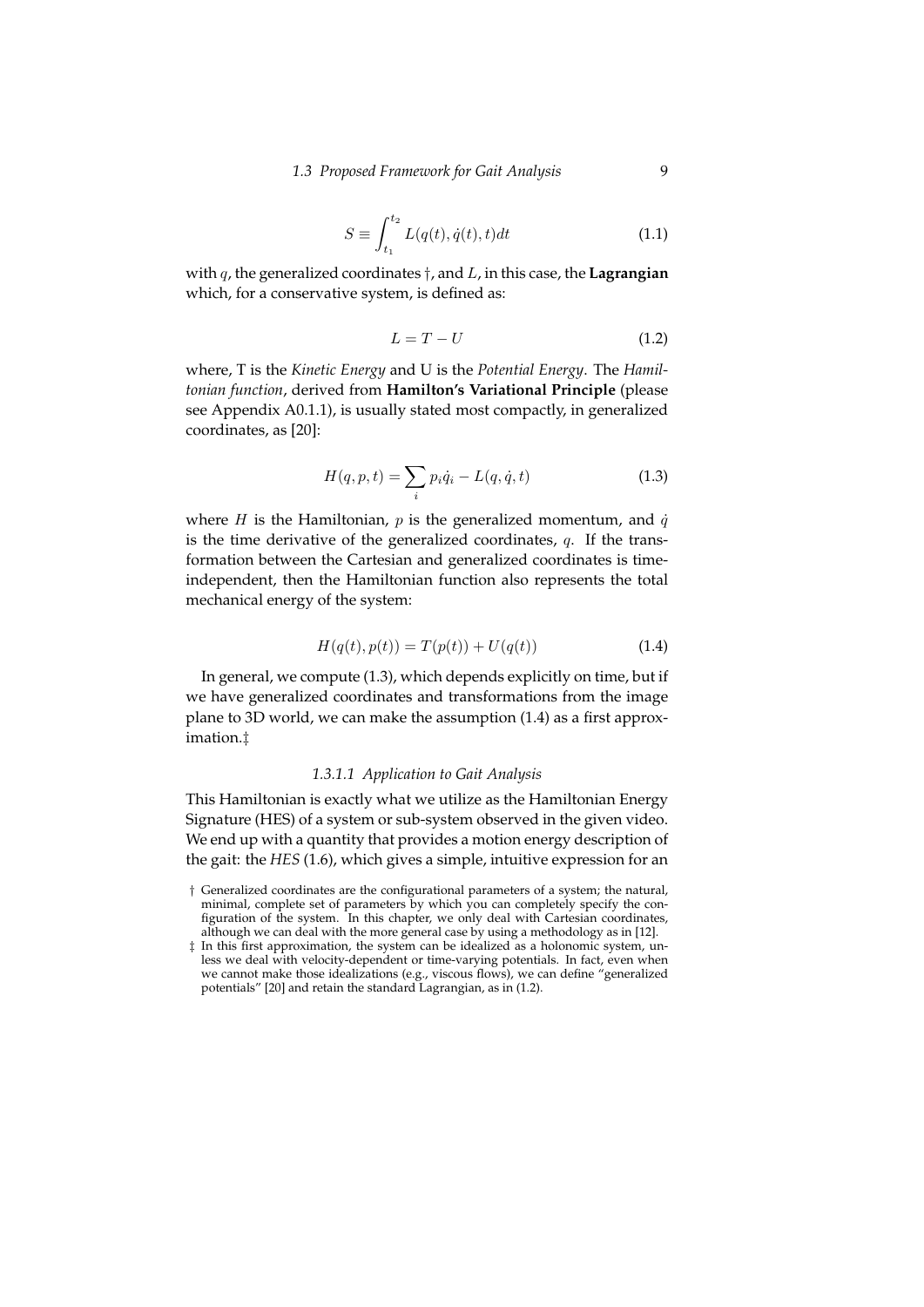abstract, compact representation of the system; i.e., the characteristic time-series curves for each person. We thus segment the video into systems and sub-systems (e.g., the whole body of a person, parts of the body, etc.) and, for each of those, get their tracks, from which we compute T and U, and use that to get the HES curve signature, which can then be evaluated further and the results analyzed accordingly, as shown in Figure 1.3.

A system, in this sense, is defined according to the constraints of the video and the people whose walking style we are trying to identify. Thus, a system could be points on the joints of a person, points on the contour of a person, sub-sampled points on a contour, etc. More generally, the HES can be used to characterize any system or sub-system. Similarly, a human could be represented as a singular, particulate object that is part of a system of objects or as a system composed of subsystems; e.g., when we can characterize their legs, arms, hands, fingers, etc.

Thus, we use the video to gain knowledge of the physics and use the physics to capture the essence of the person being observed via the HES (defined below). So now, the question is how to compute the HES from the tracks in the video. We solve this problem by using these tracks to compute the kinematic quantities that drop out of the Lagrangian formalism, thus giving a theoretical basis for examination of their energy from (*x,y,t*).

*Examples:* For example, in the general case when  $U \neq 0$ , the Lagrangian, T - U, of a single person acting under a constant force, F (e.g., for a gravitational field, *g*, F=*mg*) over a distance, *x*, is:

$$
L(x(t), \dot{x}(t)) = \frac{1}{2}mv^2 - Fx
$$
  
with  $x = x_o + v_o t + \frac{1}{2}at^2$  and  $a = \frac{F}{m}$  (1.5)

We now use this Lagrangian to calculate Hamilton's Action for the general system:

$$
S = \int_{t_a}^{t_b} L dt = \int_{t_a}^{t_b} \left( \frac{1}{2} m (v_o^2 + 2 v_o \frac{F}{m} t) - F (x_o + v_o t) \right) dt
$$
  
= 
$$
\frac{1}{2} m v_o^2 (t_b - t_a) - F x_o (t_b - t_a)
$$
 (1.6)

Using Hamilton's Variational Principle on (1.6) for a gravitational force yields (with *y* being the vertical position, which can be determined from the tracks):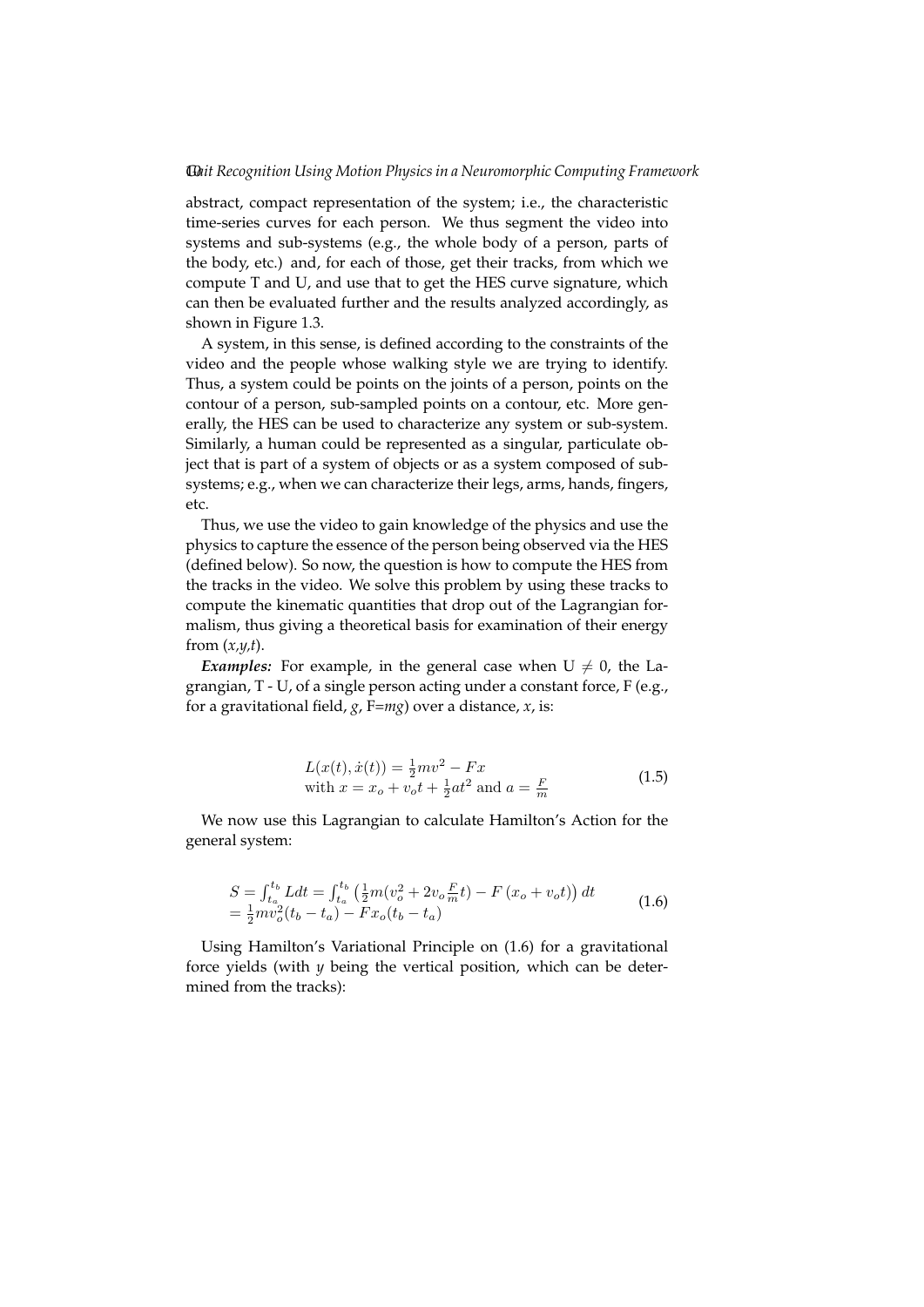#### *1.3 Proposed Framework for Gait Analysis* 11

$$
H = T + U = \frac{1}{2}mv_o^2 + mgh = \frac{1}{2}mv_o^2 + mg(y_b - y_a)
$$
 (1.7)

Here, as a first approximation, we treat *m* as a scale factor and set it to unity; in future, we can estimate mass using the shape of the object or other heuristics, including estimating it as a Bayesian parameter. In addition, mass is not as significant when we consider the same class of objects. For more complex interactions, we can even use any standard, conservative model for U (e.g., as a spring with  $U = \frac{1}{2}kx^2$  for elastic interactions). In addition, we can compute more complex interactions between the points on a person's contour.

**Advantages:** The approach we utilize to compute H and S (which are used to calculate the HES curves) is relatively straightforward: we find tracks for the points on the contour of a silhouette, construct distance and velocity vectors from those tracks for all the relevant points on a person's contour, and use these to compute HES vs. Time curves for each system or sub-system observed in the video. These HES curves thereby yield a compact signature for the gait of an individual and allow us to characterize different walking styles. For comparing the gaits of different people, we use the HES for each person; since the HES is already a time-series, we can compare their characteristic HES curves using a Dynamic Time Warping (DTW) algorithm.

The main advantage of using the Hamiltonian formalism is that it provides a robust framework for theoretical extensions to more complex physical models. More immediately, it offers form-invariant equations, exactly as in the Lagrangian formalism, which leads to viewinvariant metrics. In addition, it can be shown that the Image HES allows us to recognize activities in a moderately view-invariant manner while the 3D Physical HES is completely view invariant; the invariance of both comes from the invariance of the HES to affine transformations, as explained in detail in the Appendix A0.1.3 with experimental validation shown in [44].

## *1.3.2 Ventral Pathway: Shape-based Features*

Our construction provides flexibility since new approaches in low-level feature extraction can be employed easily within our framework. For the present work, we use shape features with DTW. In general, the Neurobiology literature suggests that orientation, shape, and color might serve as the best form-based components [29]. In particular, we used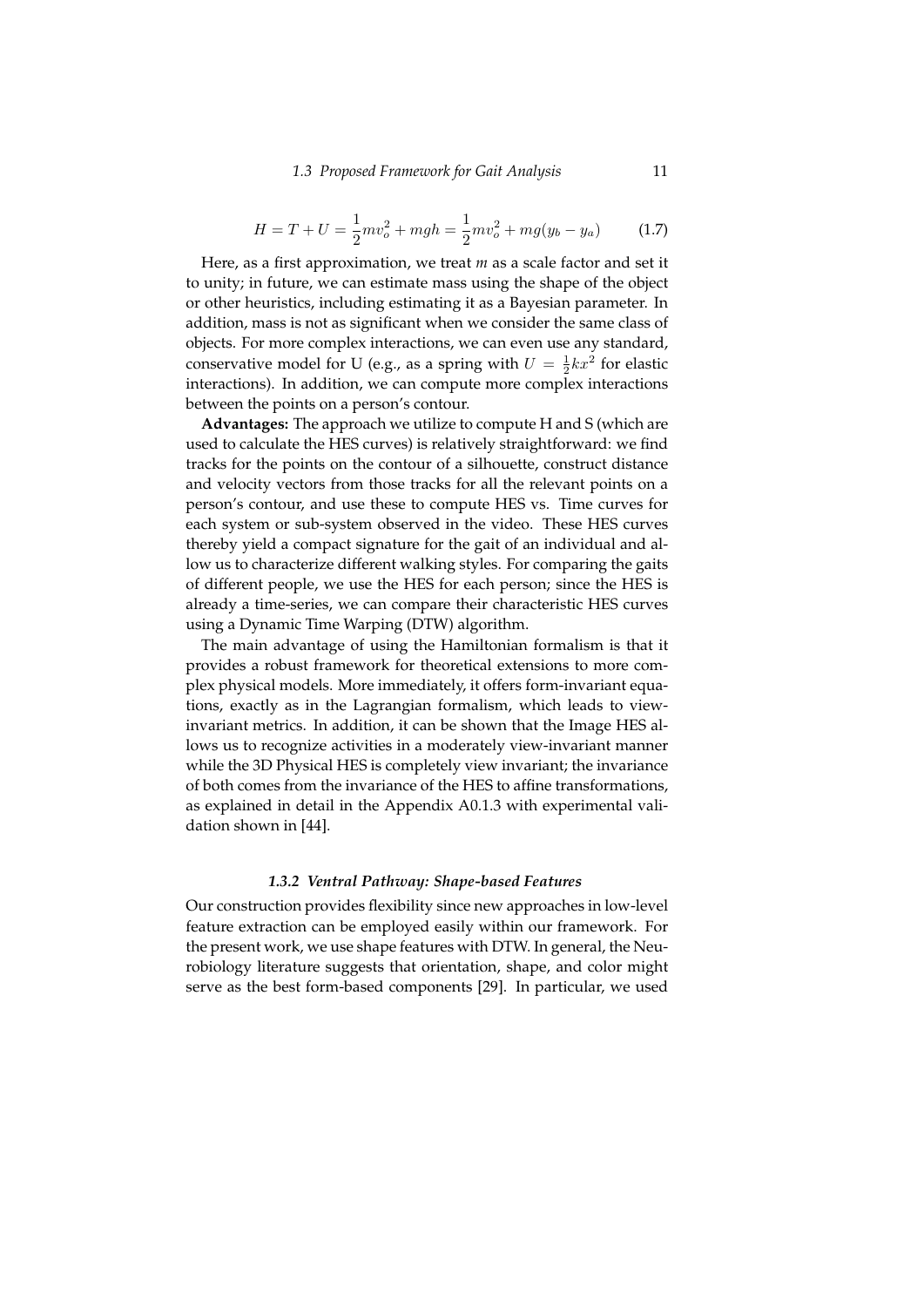the approach in [53]. The integration is directly on the similarity matrices, so the exact same method can be used for other low-level features. Thus, many of the low-level approaches mentioned in Section 1.2.3 could have been used instead.

Specifically, [53] presents an approach for comparing two sequences of deforming shapes using both parametric models and nonparametric methods. In their approach, Kendall's definition of shape is used for feature extraction. Since the shape feature rests on a non-Euclidean manifold, they propose parametric models like the autoregressive model and autoregressive moving average model on the tangent space. The nonparametric model is based on Dynamic Time-Warping but they employ a modification of the Dynamic time-warping algorithm to include the nature of the non-Euclidean space in which the shape deformations take place. They apply this algorithm for gait-based human recognition on the USF dataset by exploiting the shape deformations of a person's silhouette as a discriminating feature and then providing recognition results using the nonparametric model for gait-based person authentication.

### *1.3.3 NMC Integration and Gait Analysis*

The usual NMC tack is to integrate the Dorsal and Ventral Pathways via the Integration module, usually by weighting them, as shown in Figure 1.2. NMC and Neurobiologically-based approaches have examined different Integration methodologies, including simple pointwise multiplication, as well as exploring more standard neurobiological integration mechanisms such as *feature integration* [49], in which simple visual features are analyzed pre-attentively and in parallel, and *biased competition* [11, 42], which "proposes that visual stimuli compete to be represented by cortical activity. Competition may occur at each stage along a cortical visual information processing pathway."

There are a variety of different approaches that might be useful in simulating this Integration, including multiple hypothesis testing like Tukey HSD, MCMC techniques mentioned earlier, etc. We propose a computational approach to Integration that is a variant of these different methods and develop a computational framework that approximately mimics the neurobiological models of feature integration and biased competition [29, 10, 30]. Our final NMC implementation is outlined in Figure 1.3.

We simulate the Integration via a framework in which we develop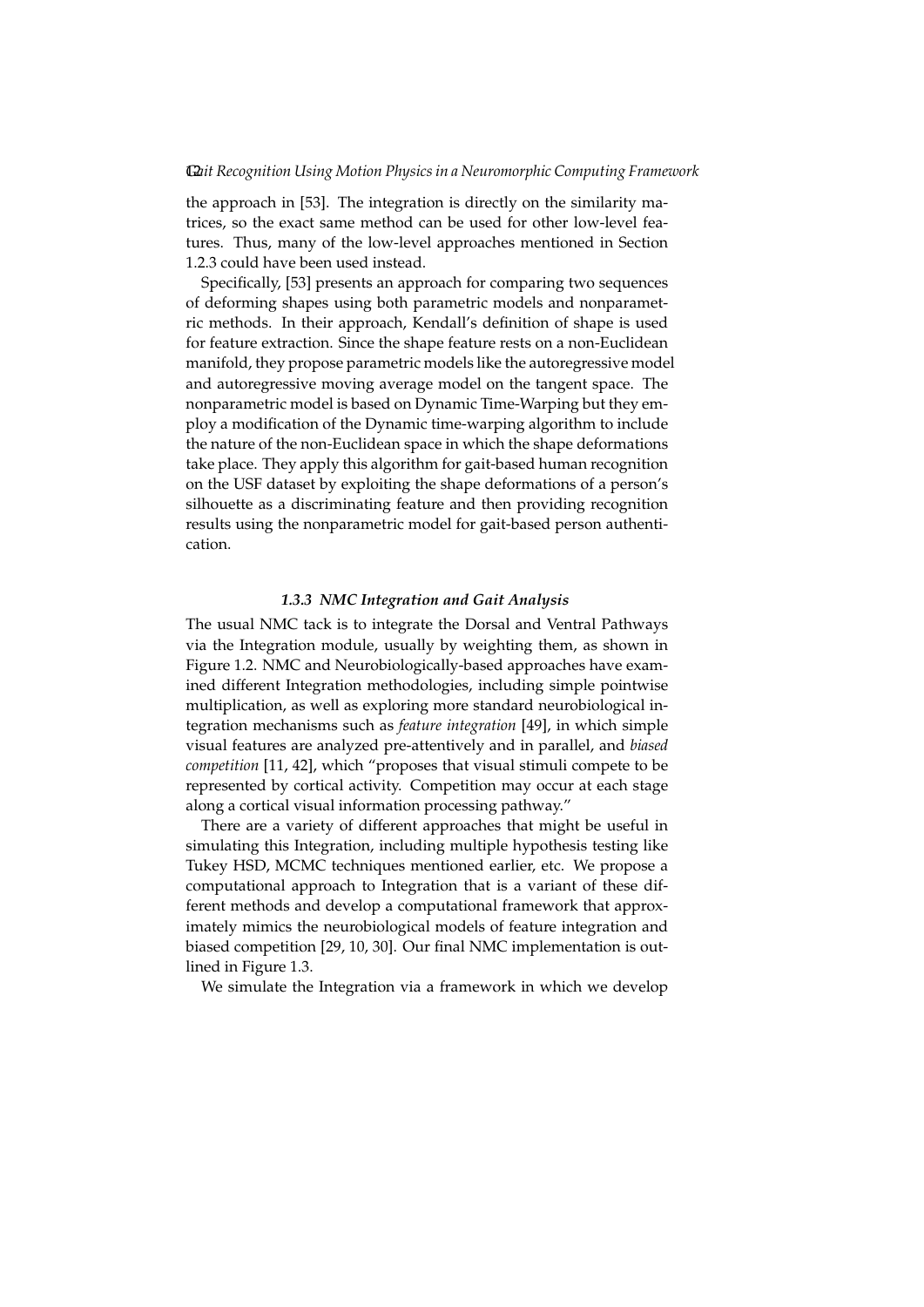

Fig. 1.3. Proposed NMC-inspired Framework for Gait Analysis of USF dataset: final recognition decision is made in the Integration module. Here, a probe clip of a person walking is sent to both the Ventral and Dorsal Pathways; similarly, clips from the gallery are also sent to both pathways. Similarity measures between the probe clip and the clips in the gallery are computed from each pathway and the results integrated in the Integration module where final recognition occurs.

three different Integration variations using the bootstrap to establish the quantile analysis (explained below). In order to implement any of the Integration variants, we biased the Ventral Pathway with the Dorsal Pathway by using "feature maps" (as discussed in [55], as well as Treisman's feature integration theory [49]), where a feature map is the distribution of features with matching peaks using a similarity measure between features.

The Integration is accomplished within the overall gait recognition framework, as outlined in Algorithm 1. We start off by first creating a distance matrix for each person in a given Probe with each person in the Gallery using the method for the Ventral Pathway which, in our case, was using shape features with DTW. We also created a distance matrix for each person in that same Probe with each person in the Gallery using our method for the Dorsal Pathway, the HES characteristic curves using DTW. Finally, we apply the Integration model to the two matrices in order to get the result matrix, which contains our final matches. We implement the different Integration variants within a Hypothesis Testing framework in which, as seen above, we also use the bootstrap to ensure reasonable limits.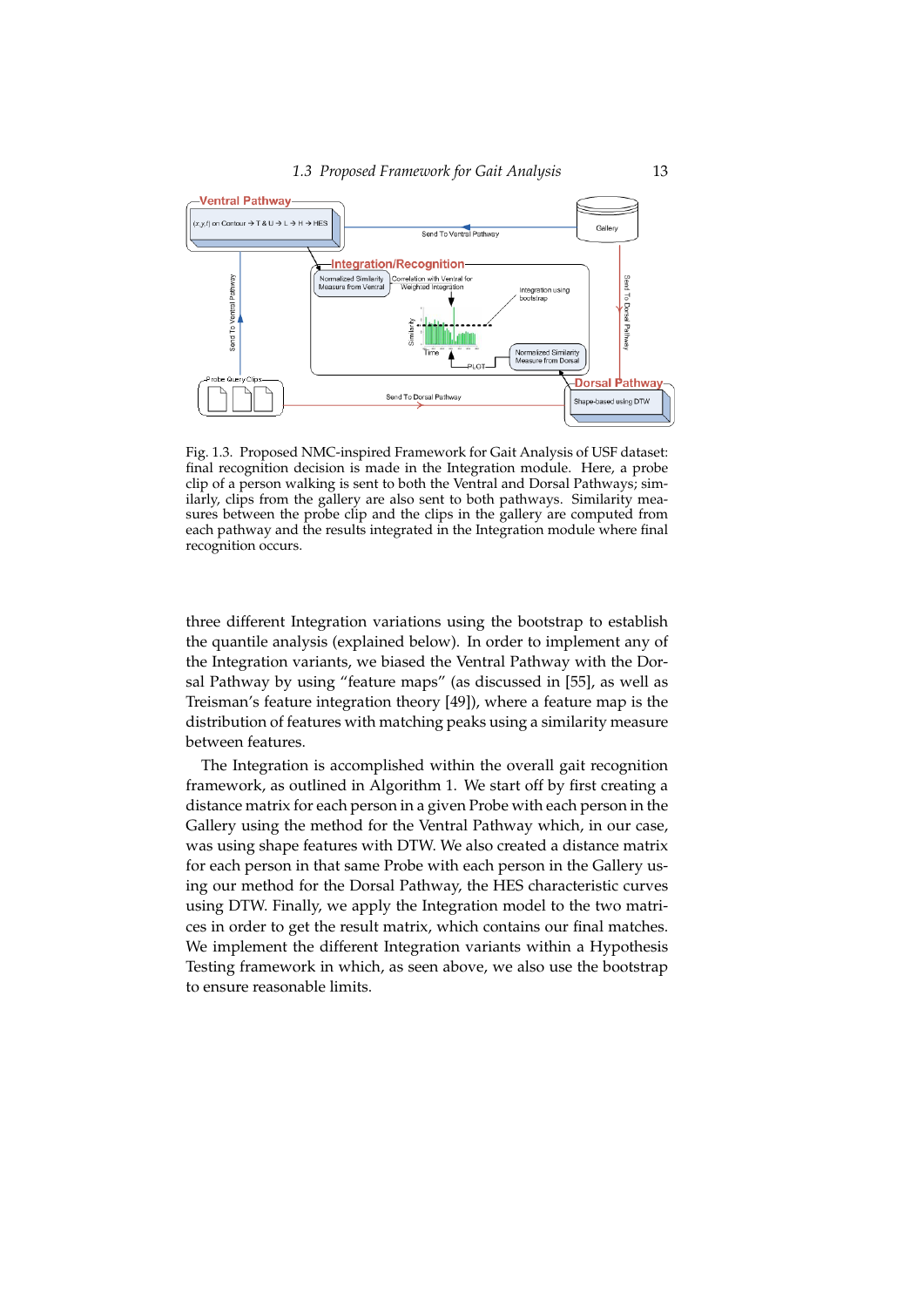14*Gait Recognition Using Motion Physics in a Neuromorphic Computing Framework*

```
Algorithm 1 Main steps of the Integration module in gait analysis
Objective of the Integration Module: Given a probe clip of people walk-
ing and a gallery of people walking, match each person in the probe clip
to the people in the gallery.
  Objective: For each Probe in list of Probes, do Integration
  function NMC_IT {
  for all (Persons in the Probe) do
    for all (Persons in the Gallery) do
      distanceMatrixVertral(i,j) = matchVertical(Person_{Probe}, Person_{Galleru})distanceMatrixDorsal(i,j) = matchDorsal(Person_{Fobe}, Person_{Gallery})end for
  end for
  resultMatrix = INTEGRATION(distanceMatrixDorsal, distanceMa-
  trixVentral)
  }
The resultMatrix returned from the INTEGRATION function contains
```
the final distance measures between each Person in the Probe vs. each Person in the Gallery. The Integration module is implemented using the bootstrap as Total Integration, Partial Integration, and Weighted Integration.

# *1.3.3.1 Hypothesis Testing*

Hypothesis testing can be considered a five-step process, given a set of distance scores of a probe sequence against all elements of the gallery:

- (i) Establish a null hypothesis,  $H_o$ , and an alternative hypothesis,  $H_a$ . In our case, the null hypothesis would be that a distance measure is not significant while the alternative would be that it is.
- (ii) Establish a significance level,  $\alpha$ , which is usually set to 0.05 [31].
- (iii) Collect the data, select the test statistic, and determine its value (observed) from the sample data (in our case, this is creating the distance matrix).
- (iv) Determine the criterion for acceptance/rejection of the null hypothesis by comparing the observed value to the critical value. In our case, this critical value threshold is determined via the appropriate Confidence Interval. The 2-sided Confidence Inter-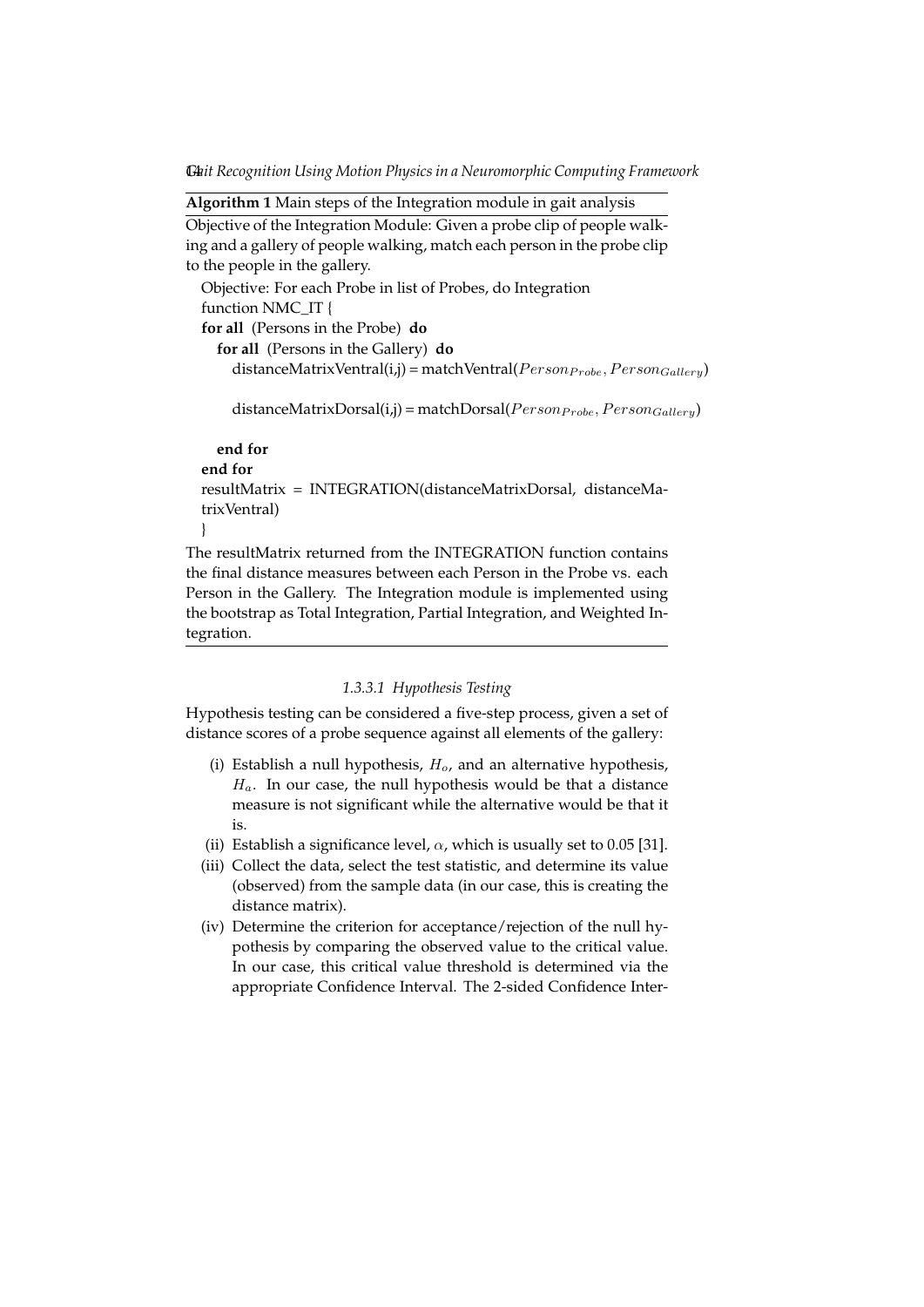val will have a lower critical value of the 0.025 quantile and an upper critical value of the 0.975 quantile for  $\alpha = 0.05$ . In our implementation, we use the bootstrap to find the variance of these quantiles (please see below for details of the bootstrap and confidence intervals).

(v) Conclusion: Reject the null hypothesis if the observed value falls within the critical region (i.e., falls outside the Confidence Interval determined by the quantiles). In our case, the null hypothesis would be that all quantiles are equally significant and the alternative hypothesis would be that at least one quantile is different (i.e., is statistically significant); these significant quantiles would be the ones that fall in the critical region.

# *1.3.3.2 Bootstrap*

Following the work in [13, 57, 59], we use the bootstrap to find the variance of the desired quantile threshold used within the various BC models. Bootstrap is a nonparametric method which lets us compute some statistics when distributional assumptions and asymptotic results are not available. In statistics, it is more appealing to compute the two sided  $\alpha$  significance threshold (confidence interval) via bootstrapping because of its accuracy and lack of assumptions.

A confidence interval is a range of values that tries to quantify the uncertainty in the sample. A confidence interval can be two-sided or one-sided, as shown in Figure 1.4; e.g., the 95% 2-sided confidence interval shows the bounds within which you find 95% of the population (similarly for the 1-sided upper and lower confidence bounds). Confidence intervals are also equivalent to encapsulating the results of many hypothesis tests; if the confidence interval doesn't include  $H<sub>o</sub>$ , then a hypothesis test will reject  $H_o$ , and vice versa [31]; in fact, both confidence intervals and hypothesis testing are key elements of inferential statistics. This is important in our method as we utilize a hypothesis testing framework, within which we use the bootstrap to estimate the confidence intervals.

The bootstrap works by re-sampling with replacement to find the variance of a statistic on a sample, as shown for our specific case in Table 1.1. We may use this algorithm twice, depending on the BC variant we're computing: once for the upper quantile and once for the lower quantile. One way to estimate confidence intervals from bootstrap samples is to take the  $\alpha$  and  $1 - \alpha$  quantiles of the estimated values, called bootstrap percentile intervals. For example, for the up-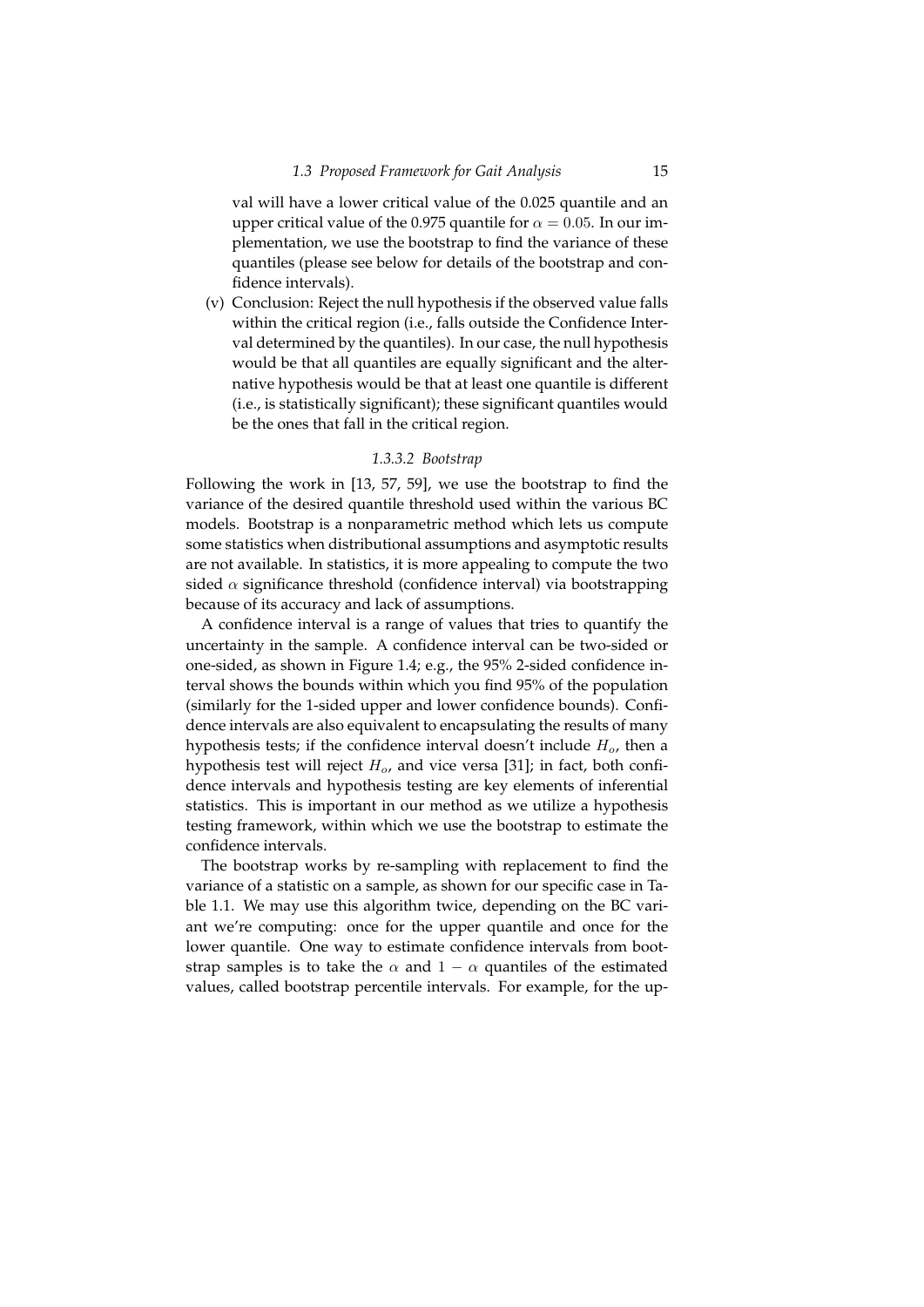16*Gait Recognition Using Motion Physics in a Neuromorphic Computing Framework*



Fig. 1.4. 2-sided and 1-sided Confidence Intervals (CI): the first diagram shows a 2-sided CI showing the confidence interval in the middle and the critical regions to the left and right; the second diagram shows a 1-sided lower bound with the critical region to the left; the final diagram shows a 1-sided upper bound with the critical region to the right; the E just indicates the mean expectation value.

per quantile, this confidence interval would then be given as  $CI =$  $(q_{lower}^u, q_{upper}^u)$ , with lower =  $\lfloor N\alpha/2 \rfloor$  and upper =  $N - lower + 1$ , where N is the number of bootstrap samples and  $(q_{lower}^u, q_{upper}^u)$  are the lower and upper critical values of the bootstrap confidence interval bounds.

So, in our case, we use the hypothesis testing framework to establish the critical region quantiles for the Confidence Interval associated with our significance level,  $\alpha$ , for each probe in the Distance Matrix. In order to find the variance of the desired quantiles (both lower and upper), we use the bootstrap method from Table 1.1 and Figure 1.5. We use the same significance level,  $\alpha$ , as before and derive the bootstrap critical region,  $CI = (q_{lower}^u, q_{upper}^u)$ , for the upper quantile and  $CI = (q_{lower}^l, q_{upper}^l)$  for the lower quantile. We also use the alternate method (using just the mean of the quantile threshold) from the bootstrap for comparison.

# *1.3.3.3 Integration Variants*

It is important to note there can be different approaches to Integration as this is at the cutting edge of Neurobiological research. In this chapter, we develop three different computational models for Integration: Total Integration (using a 1-sided upper bound CI), Partial Integration (2 sided CI), and Weighted Integration (2-sided CI).

*Total Integration (TI)*: In this case, only the winners survive. First, the observed distance matrix is converted into a similarity matrix; then, the bootstrap quantile analysis (shown in Table 1.1, below) is done on both the Dorsal Pathway measures and the Ventral Pathway measures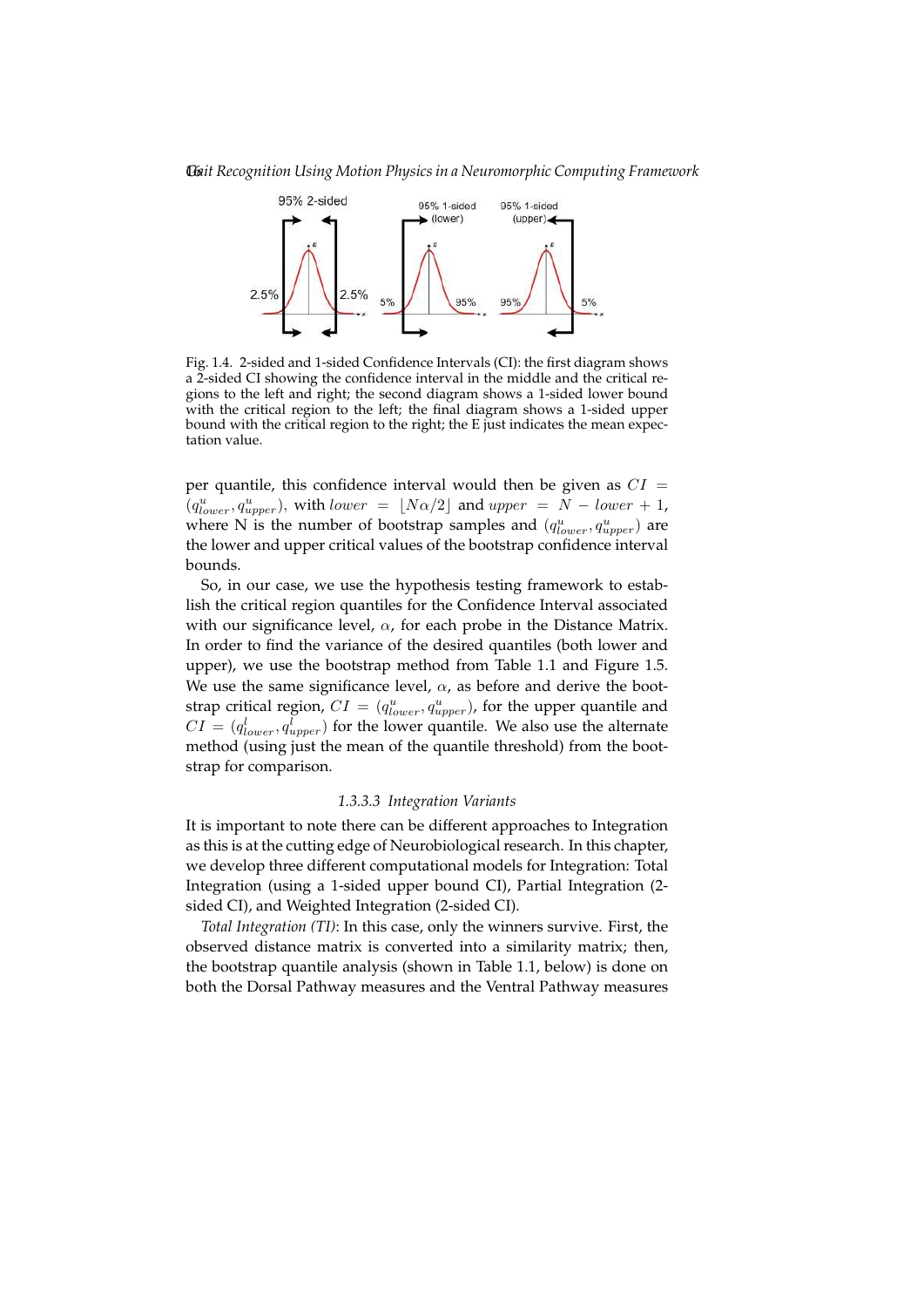

Fig. 1.5. Overview of Bootstrap. This figure shows how the original sample is re-sampled (with replacement), say, 1000 times. In each re-sampling, a Confidence Interval is computed based on that sample. Eventually, the final Confidence Interval is estimated from either the Bootstrap Confidence Interval (on the CI computed on each re-sample) or the means (again, of the CI computed on each re-sample).

for the upper quantile only. If the value of either the Ventral or Dorsal Pathway is lower than its upper bootstrap quantile analysis confidence bound, then its value is set to 0; if both are higher than their upper bootstrap quantile analysis, the resultant value is set to the pointwise correlation between the normalized Dorsal and Ventral Pathway measures (only the values which "survive" in both are returned as the final result).

*Partial Integration (PI)*: A 2-sided CI is used in which the observed distance measure is lowered to 0 if it is less than the lower distance quantile or changed to the max value if it is greater than the upper distance quantile; intermediate values are set to the pointwise correlation between the normalized Dorsal and Ventral Pathway measures.

*Weighted Integration (WI)*: The Ventral Pathway values are weighted based on the Dorsal Pathway values; if the observed distance value of the Ventral and the Dorsal Pathway is lower than the lower distance quantile obtained from the bootstrap quantile analysis for both, then the value is set to 0; if either is higher than the upper quantile analysis, it is set to the max value; all other values are set to the unaltered Ventral Pathway value.

# **1.4 Experimental Results**

We experimented with videos from the standard USF gait dataset consisting of 67 people walking on different surfaces (grass and concrete) with different shoe types and different camera views. The Gallery contains video of four cycles of walking by all 67 people under standard conditions. There are also videos of different combinations of the 67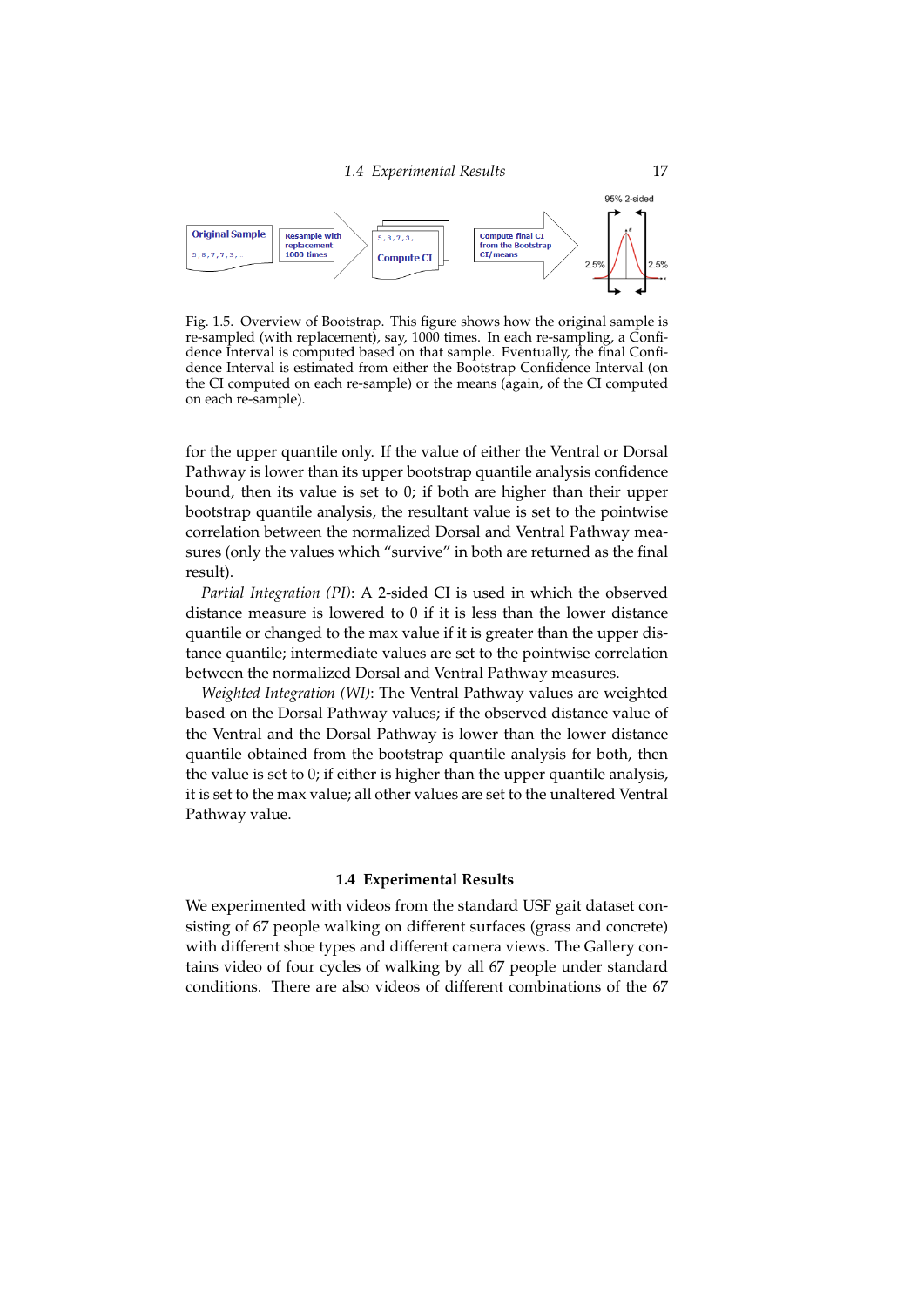18*Gait Recognition Using Motion Physics in a Neuromorphic Computing Framework*

**Step 1**: *Experiment*: Get DistanceMatrix  $D\overline{M} = 2.\overline{41}, 4.86, 6.06, 9.11, 10.20, 12.81, 13.17, 14.10, 15.77, 15.79$  (these numbers are randomly generated numbers for illustrative purposes only as the actual distance matrices are too big to list in this example). **Step 2**: *Re-sample*: Using a pseudo-random number generator, draw a random sample of  $length(DM)$  values, with replacement, from DM. Thus, one might obtain the bootstrap resample  $DM' = 9.11, 9.11, 6.06, 13.17, 10.20, 2.41, 4.86, 12.81, 2.41, 4.86.$ Note that some of the original sample values appear more than once, and others not at all **Step 3**: *Calculate the bootstrap estimate*: Compute the *bootstrap percentile intervals*  $(1 - \alpha)100\%$  for either the upper or the lower quantile for the resample; in this example, we might be computing the upper quantile and get  $q_1^u = 13.008$  for the upper quantile of the first bootstrap run (if we were computing the lower quantile, we would get  $q_1^l$  for the lower quantile computed for the first bootstrap run). **Step 4**: *Repetition*: Repeat Steps 2 & 3 *N* (say 1000) times to obtain a total of *N* bootstrap estimates:  $q_1^u, q_2^u, \ldots, q_N^u$  and sort in increasing order (if we were computing the lower quantile, we would instead have  $q_1^l, q_2^l, \ldots, q_N^l$ ). **Step 5**: *Parameter estimation*: The desired quantile threshold is then derived from the bootstrap confidence interval, which is given as a 2-sided confidence interval:  $CI = (q_{lower}^{\hat{u}}, q_{upper}^{\hat{u}})$ , where  $lower = \lfloor N\alpha/2 \rfloor$  and  $upper = N - lower + 1$  (if we were computing the lower quantile, the bootstrap confidence interval would instead be  $CI = (q_{lower}^l, q_{upper}^l)$ , where  $lower = \lfloor N\alpha/2 \rfloor$  and  $upper = N - lower + 1$ ). Alternatively, some methodologies use the mean of  $q_1^u, q_2^u, \ldots, q_n^u$  for the desired quantile threshold of the upper quantile and the mean of  $q_1^l, q_2^l, \ldots, q_n^l$  for the desired quantile threshold of the lower quantile.

Table 1.1. *Outline of Bootstrap Quantile Analysis*

people (between 40 and 67) in the seven different probes, labelled Probe A to Probe G. The goal is then to compare the gait of each person in a probe with the gait of all the people in the Gallery to determine which one(s) it matches most closely. This is done for each of the probes in turn.

Tracking and basic object-detection was already available [28] and we utilized these (*x,y,t*) tracks to compute the Kinetic (T) and Potential (U) energies of each point on the contour of each person (mass can be idealized to unity or computed from shape and, when we assume gait is characterized only by the horizontal motion of the body, U is set to zero). The distance and velocity vectors derived from the tracks are thereby used to compute the HES curves, which are then used as the Dorsal Pathway component of the NMC framework.

The HES curve generated for each person is actually a multi-dimensional vector composed of HES curves for all the points on the contour of that person's silhouette, as shown in Figure 1.6. We then utilized Weighted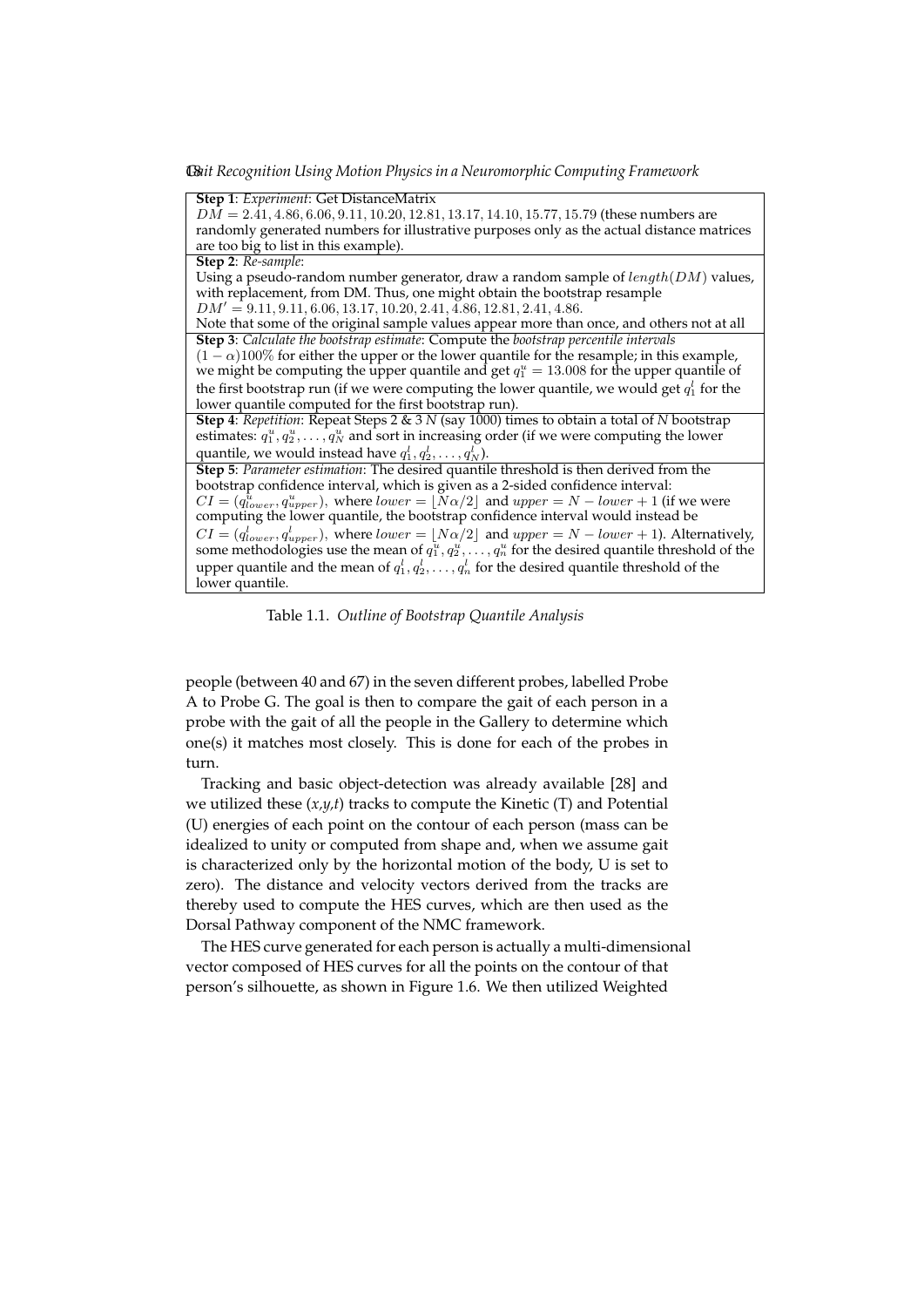



Fig. 1.6. Representative samples of the Multi-dimensional Vector of HES Curves for each person's silhouette

Integration to bias the Ventral Pathway component with the Dorsal Pathway component and then used the bootstrap to set the threshold for peaks in the distributions that might compete for selection/matching. We biased these peaks by doing pointwise multiplication with the Dorsal Pathway values computed earlier to make our final selections/matches. The results are then plotted as both heatmaps of the distance matrices as well as Cumulative Match Score (CMS) graphs, which plot probability vs. rank.

Figure 1.8 shows the similarity matrices and Figure 1.9 the CMS curves generated via the Weighted Integration (WI) methodology. The number of matches reported as similar, as well as the order of these matches, in each row of the Ventral Pathway method determines which method (TI, PI, or WI) does better, as reflected in the CMS curves and similarity matrices, above. For example, the CMS curves for the NMC similarity matrices for Probe A in Figure 1.8 all miss the first couple of matches (e.g., person1 to person1) since the Ventral Pathway method misses them in the first place, as seen in Figure 1.7.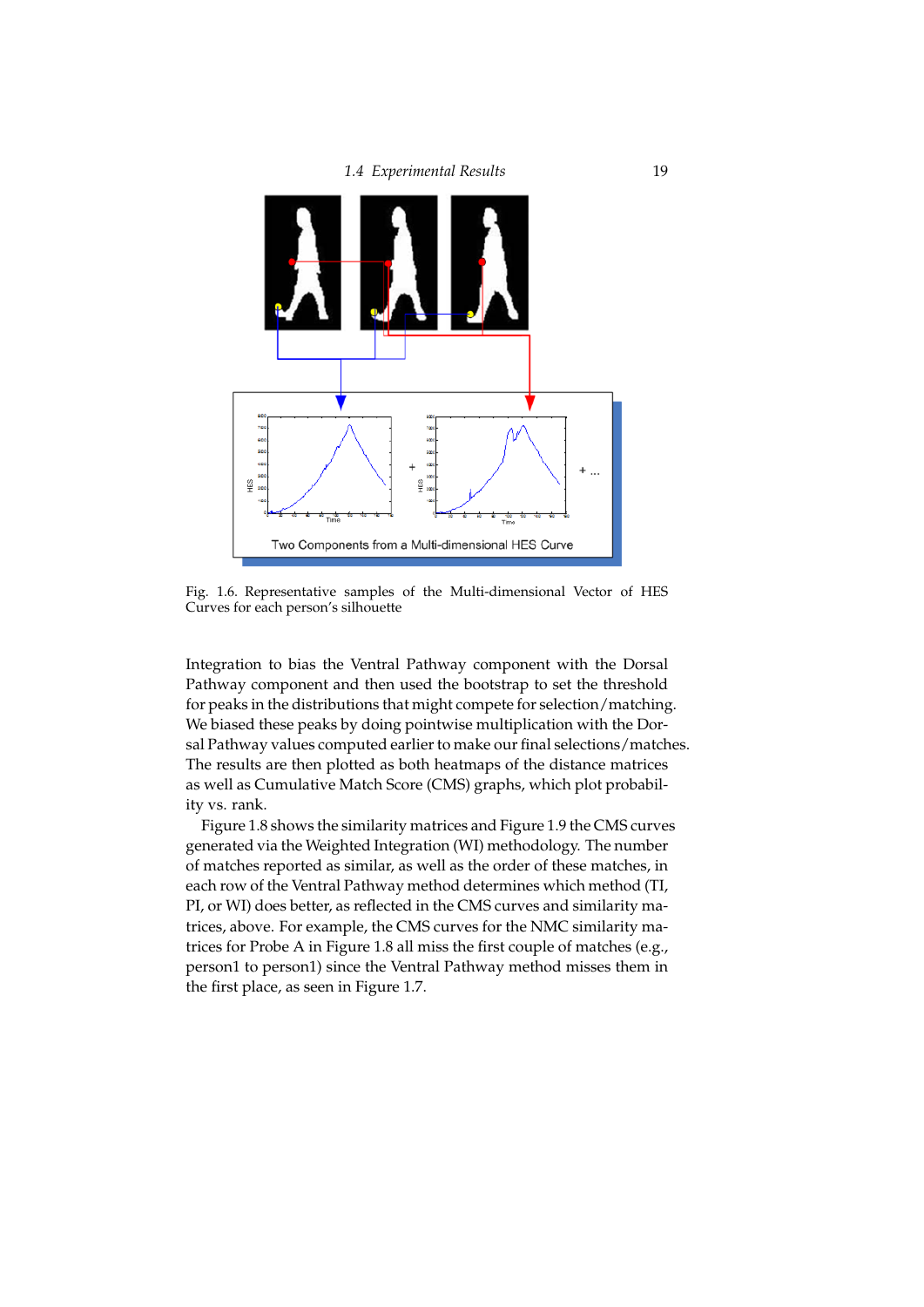20*Gait Recognition Using Motion Physics in a Neuromorphic Computing Framework*



Fig. 1.7. Similarity Matrices for Ventral and Dorsal Pathway approaches on Probe A



Fig. 1.8. Similarity Matrices for Total Integration, Partial Integration, and Weighted Integration on Probe A

Finally, we see the NMC approach consistently outperforms the Ventral Pathway approach alone, as seen in Table 1.2. The singular exception is Probe B in rank 1; this is because the Weighted Integration favours the Ventral Pathway method more heavily than the Dorsal Pathway method and, in this case, the Ventral Pathway method misses the real match and actually guesses matches that are far removed from the real match, as seen in the similarity matrix in Figure 1.7. In fact, analyses like this and quantile-quantile plots readily demonstrate the pres-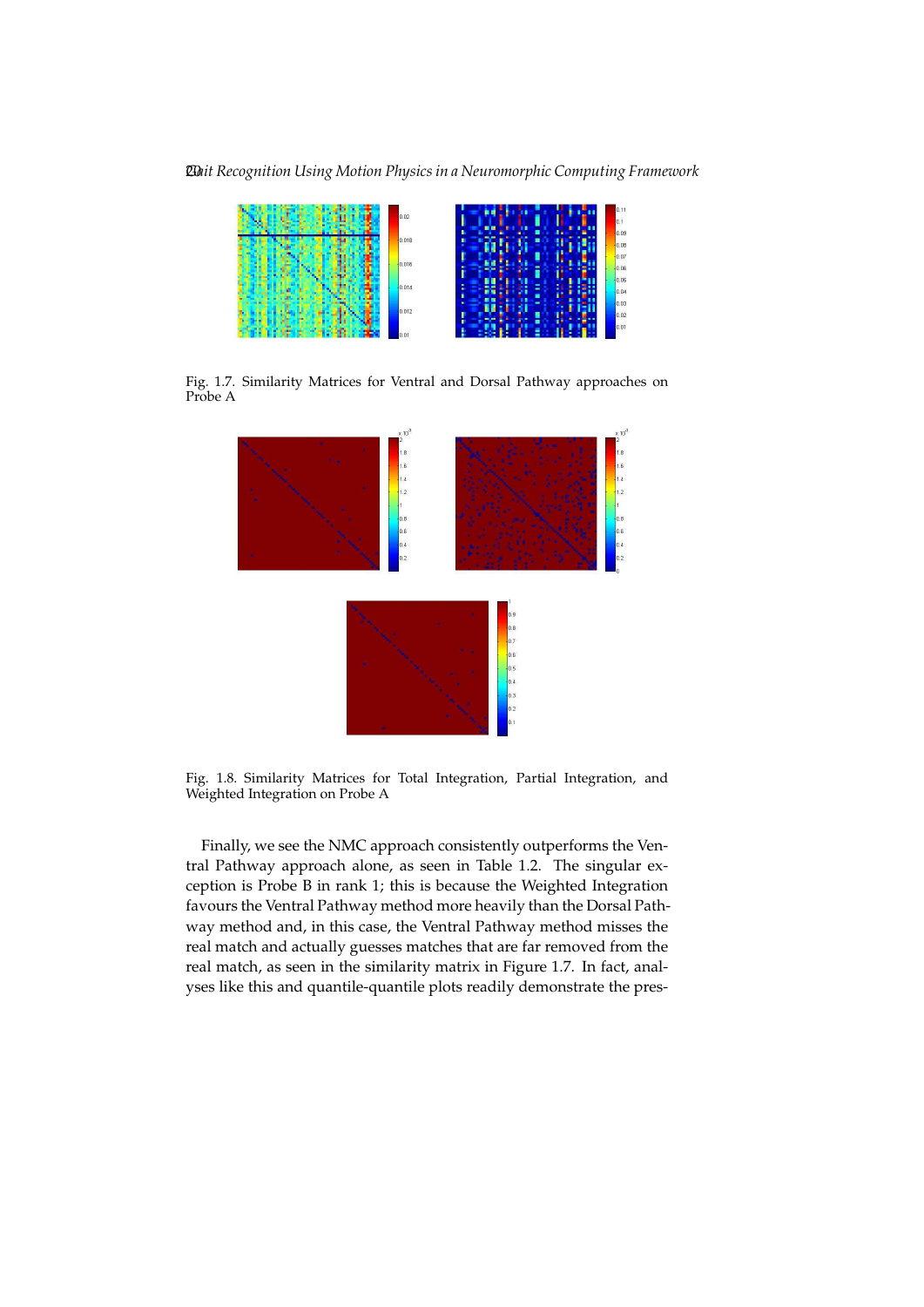



Fig. 1.9. CMS curves for Probes A-G using WI

ence of a shift between two distributions for most of the probes and show that the NMC always does at least as well as the Ventral Pathway method for all the probes and, in fact, usually performs better. For example, in Probe A, the Ventral Pathway method ranked 81.8% of the people correctly in rank 1 whereas the NMC approach ranked 86.4% in rank 1; in Probe D, the Ventral Pathway ranked 54.8% in rank 5 while the NMC ranked 58.1% there; in Probe F, the Ventral Pathway got 54.8% in rank 10 whereas NMC ranked 60%. Please note that although these results are specific to our Ventral Pathway approach, it is expected that similar improvements would be realized using other approaches for the pathway.

# **1.5 Conclusion**

The NMC framework and architecture provides a structured approach to gait analysis within a single, unifying framework that mimics the processing in the dorsal and ventral pathways of the human brain, as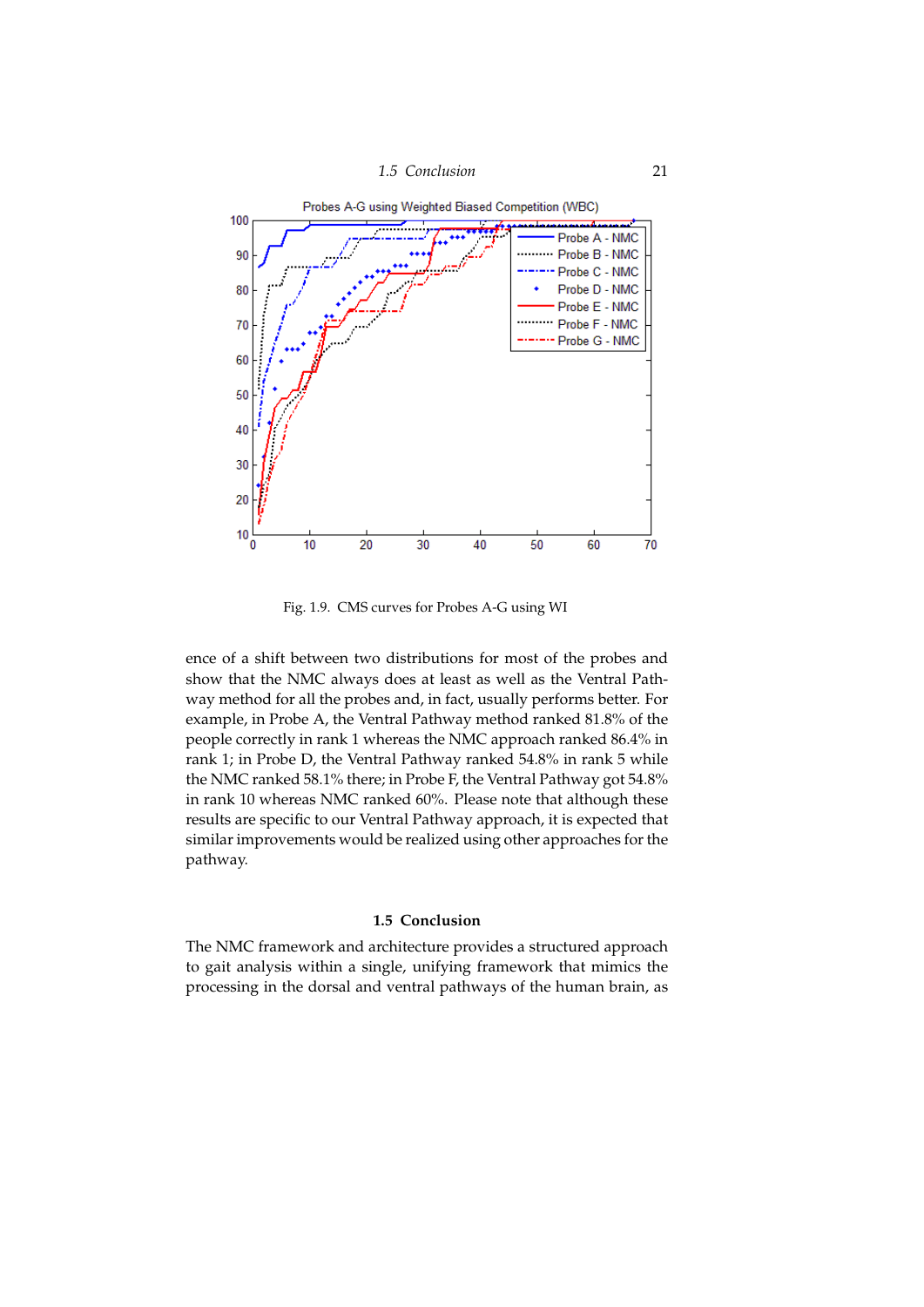| Probe                    | Rank <sub>1</sub> |      | Rank 5  |                         |
|--------------------------|-------------------|------|---------|-------------------------|
|                          | Ventral           | NMC  | Ventral | $\overline{\text{NMC}}$ |
| А                        | 81.8              | 86.4 | 92.4    | 92.4                    |
| B                        | 59.5              | 51.4 | 81.1    | 83.8                    |
| $\overline{\mathcal{C}}$ | $\overline{40.5}$ | 40.5 | 70.3    | 70.3                    |
| D                        | $\overline{21.0}$ | 24.2 | 54.8    | 58.1                    |
| F.                       | 15.4              | 15.4 | 46.2    | 46.2                    |
| F                        | 16.1              | 17.7 | 41.9    | 43.6                    |
| G                        | 13.2              | 13.2 | 34.2    | 34.2                    |

Table 1.2. *Comparison of Ventral Pathway and NMC Integration Rank 1 and Rank 5 match probabilities for Probes A-G*

understood in the neurobiology community, and is moderately viewinvariant. Our formulation takes an altogether novel approach whereby we attempt to create a theoretical framework inspired by the biological model and rooted in pure physics to gain insight into the problem of gait analysis in video. We also developed a new Dorsal Pathway feature that characterizes walking styles based on their global properties (Hamiltonian Energy Signature, HES).

# *1.5.1 Acknowledgments*

This work was partially supported by NSF grant IIS-0712253 and ARO grant W911NF-07-1-0485. We would like to acknowledge Utkarsh Gaur of the UCR Video Computing Group for many interesting discussions and feedback.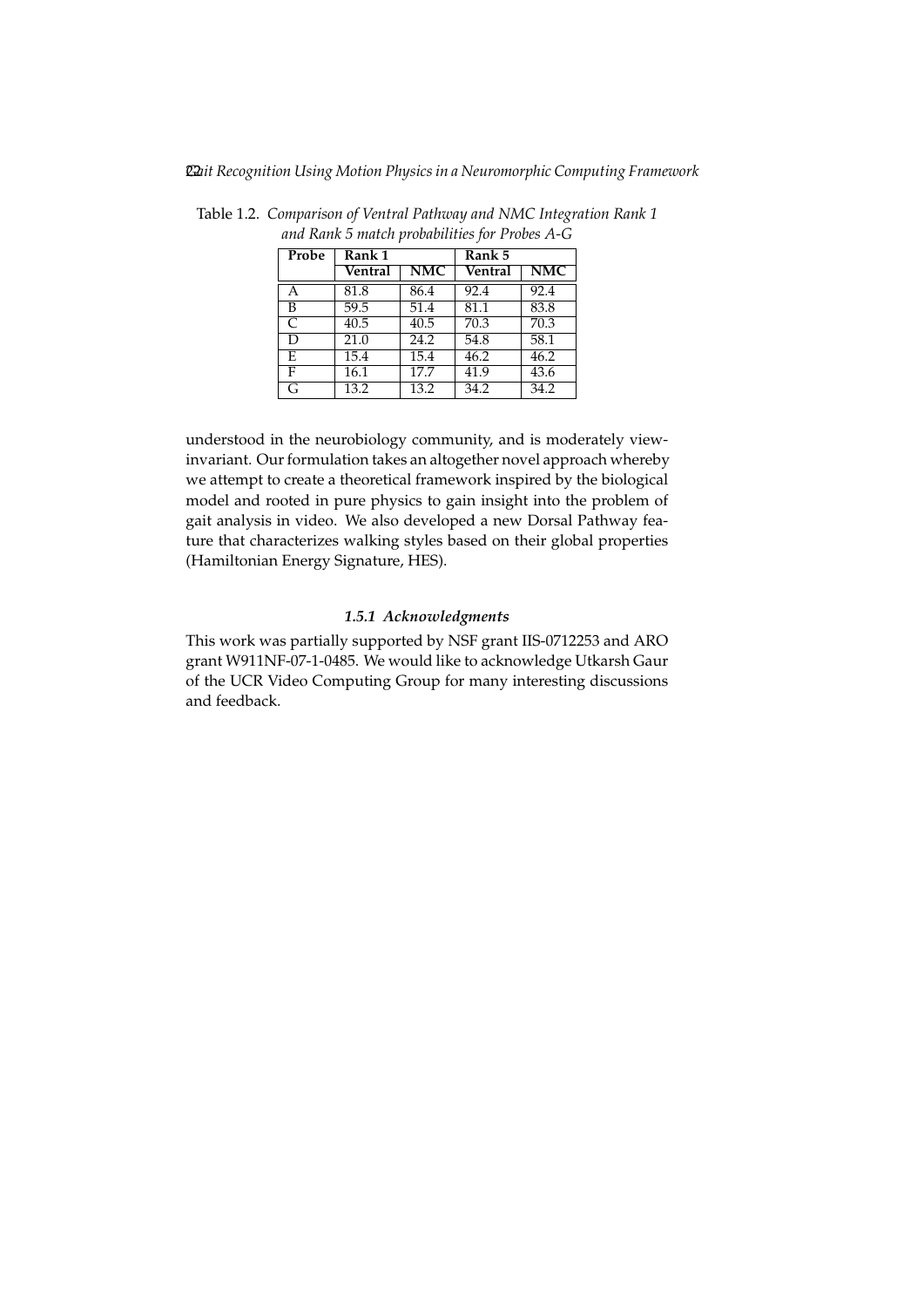# *A0.1 Appendix* 23

# **A0.1 Appendix**

# *A0.1.1 Hamilton's Variational Principle*

Hamilton's Variational Principle states that the integral, S, taken along a path of the possible motion of a physical system, is a minimum (technically, an extremum [32]) when evaluated along the actual path of motion. This variation can be expressed as:

$$
\delta S = \delta \int_{t_1}^{t_2} L(q, \dot{q}, t) dt = 0 \qquad (0.8)
$$

Here,  $\delta$  is an operation that represents a variation of any system parameter by an infinitesimal amount away from the value taken by that parameter when (1.3) is an extremum. If we express L in terms of generalized coordinates, $q = q(t)$ , then the change in S when q is replaced by q+δq is arrived at by requiring that the *first variation* be zero [32] to yield, after integration by parts:

$$
\delta S = \left[\frac{\partial L}{\partial \dot{q}} \delta q\right]_{t_1}^{t_2} + \int_{t_1}^{t_2} \left(\frac{\partial L}{\partial q} - \frac{d}{dt} \frac{\partial L}{\partial \dot{q}}\right) \delta q dt = 0 \tag{0.9}
$$

This can only be true if the integrand is zero identically, which gives rise to the so-called **Euler-Lagrange** equations of the Lagrangian formalism:

$$
\frac{\partial L}{\partial q} - \frac{d}{dt} \frac{\partial L}{\partial \dot{q}} = 0 \tag{0.10}
$$

The Hamiltonian formalism is related to the Lagrangian formalism by the *Legendre transformation*, from generalized coordinates and velocities  $(q,\dot{q})$  to generalized coordinates and momenta  $(q,p)$ , using the  $\dot{q}_i$ . Thus, the **Hamiltonian function** is usually stated most compactly, in generalized coordinates, as [20]:

$$
H(q, p, t) = \sum_{i} p_i \dot{q}_i - L(q, \dot{q}, t)
$$
\n(0.11)

where H is the Hamiltonian,  $p$  is the generalized momentum, and  $\dot{q}$ is the time derivative of the generalized coordinates,  $q$ .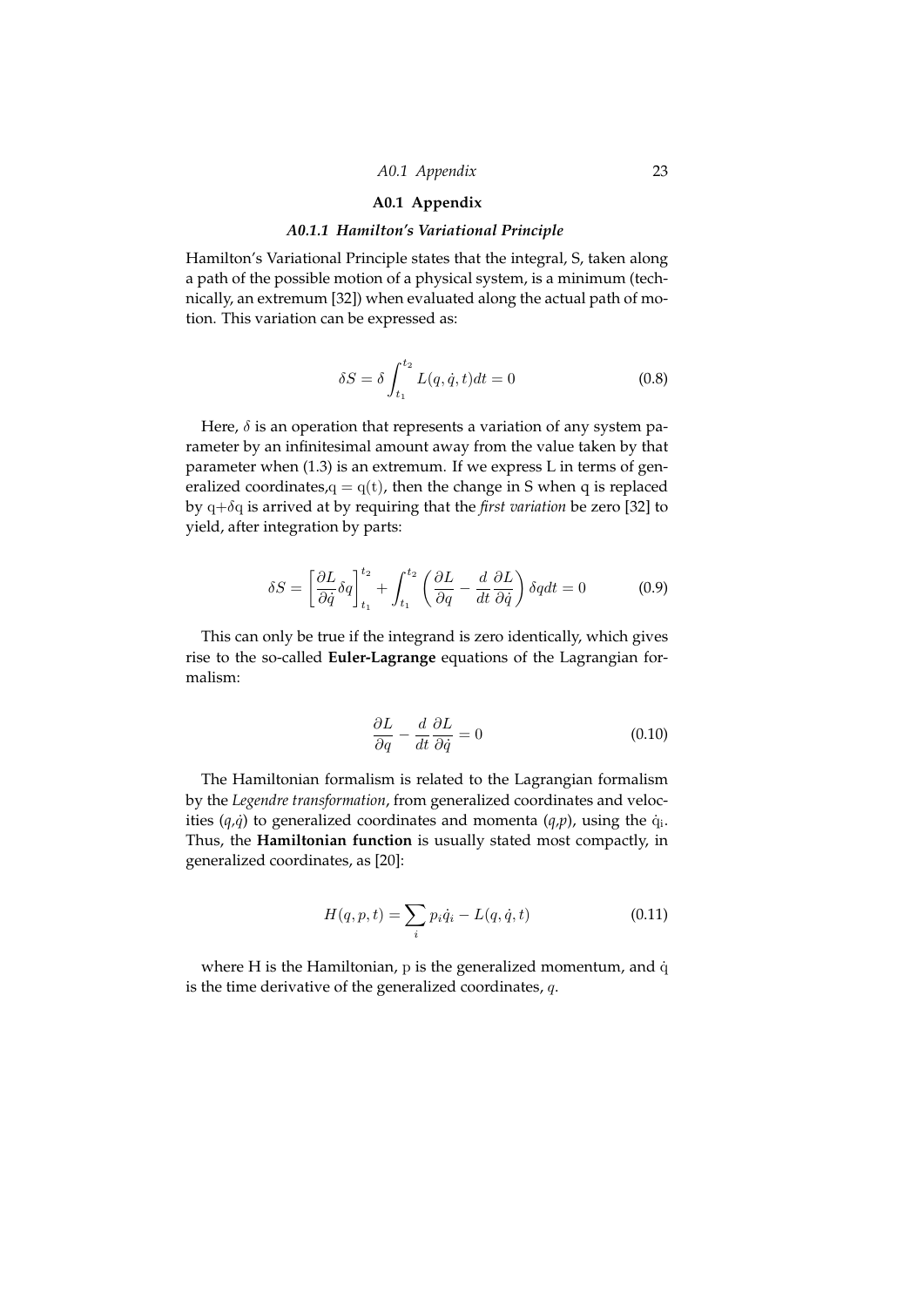# *A0.1.2 Deriving the Hamiltonian*

The procedure for deriving the Hamiltonian [20] is to first write out the Lagrangian, L, from equation (1.2) in generalized coordinates, expressing T and U in the normal manner for Lagrange's equation. Then, the generalized momenta are calculated by differentiating the Lagrangian with respect to the generalized velocity:

$$
p_i = \frac{\partial L}{\partial \dot{q}_i} \tag{0.12}
$$

Now we can express the generalized velocities in terms of the momenta by simply inverting the result of (0.12) and using those generalized velocities in (0.11). Finally, we derive **Hamilton's Equations of Motion** from the Hamiltonian equivalent of the Euler-Lagrange equations:

$$
\frac{\partial H}{\partial p_i} = \dot{q}_i, \frac{\partial H}{\partial q_i} = F_i - \dot{p}_i, \frac{\partial H}{\partial t} = -\frac{\partial L}{\partial t}
$$
(0.13)

where, for a free particle with no external forces, the  $F_i$  term goes to zero, leaving:

$$
\frac{\partial H}{\partial p_i} = \dot{q}_i, \frac{\partial H}{\partial q_i} = -\dot{p}_i, \frac{\partial H}{\partial t} = -\frac{\partial L}{\partial t}
$$
(0.14)

The first two relations give *2n* first-order differential equations and are called Hamilton's canonical equations of motion. This effectively results in expressing 1st-order constraints on a *2n*-dimensional Phase Space, whereas the Lagrangian method expresses 2nd-order differential constraints on an *n*-dimensional Coordinate Space.

Furthermore, if the total energy is conserved then the work, W, done on the particle had to have been entirely converted to potential energy, U. This implies that U is solely a function of the spatial coordinates  $(x,y,z)$ ; equivalently, U can be thought of as purely a function of the generalized configuration coordinates,  $q_i$ . Rarely, U is also a function of  $\dot{q}_i$ , making for a velocity-dependent potential, but is still independent of the time t. Noether's theorem, in fact, guarantees that any conserved quantity (e.g., energy) corresponds to a symmetry: thus, the system can then be thought of as being independent with respect to some variable or coordinate. In this case, Noether's theorem implies the independence of the Lagrangian with respect to time, as long as energy is conserved in this process.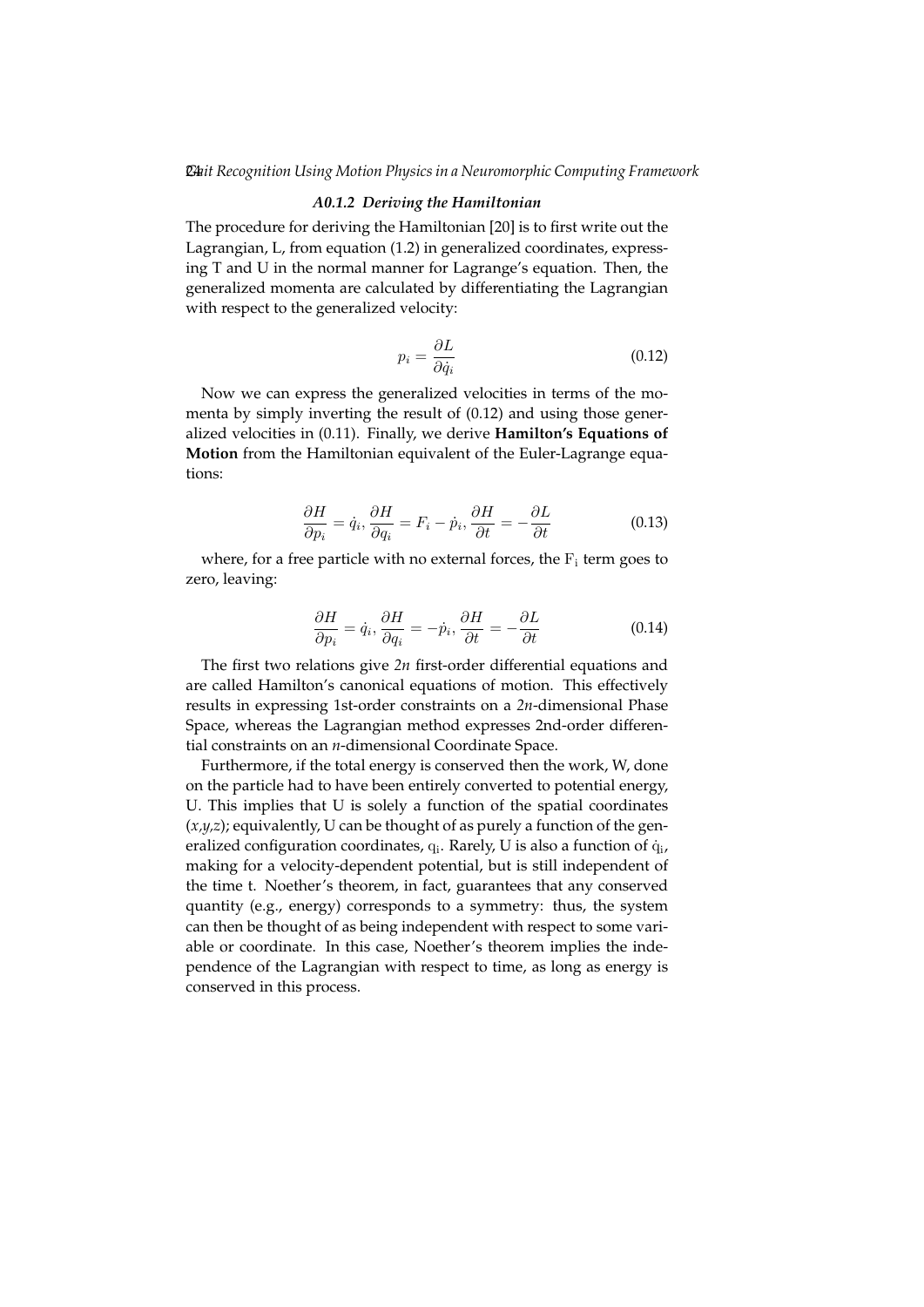# *A0.1 Appendix* 25

# *A0.1.3 Invariance of HES under Affine Transformations*

In this section, we show the invariance of the Action which, by Equations (0.8)-(0.11), applies to H and thus, by extension, to HES, as well. We start off by using the invariance properties of the Lagrange equations; in particular, one of the properties of the Lagrange Equations is their form-invariance under coordinate transformations, especially under translations and rotations. This, in turn, implies the Action is also invariant under a **Euclidean Transform** (translation and rotation). We can also see this invariance from first principles by starting with the three fundamental facts of the physical world:

- (i) Homogeneity of Time: any instant of time is equivalent to another
- (ii) Homogeneity of Space: any location in space is equivalent to another
- (iii) Isotropy of Space: any direction in space is equivalent to another

Two consequences follow from these three facts, for which there is no evidence of the contrary:

- (i) The mechanical properties of a closed system are unchanged by any parallel displacement of the entire system in space.
- (ii) The mechanical properties of a closed system do not vary when it is rotated as a whole in any manner in space.

And so, three properties of the Lagrangian follow:

- (i) The Lagrangian of a closed system does not depend explicitly on time.
- (ii) The Lagrangian of a closed system remains unchanged under translations.
- (iii) The Lagrangian of a closed system remains unchanged under rotations.

We use these basic principles in the following approach. For Lagrangian Invariance under Special Affine Transformations (translation and rotation), let the solution of the Lagrange Equations in the original coordinate system be:

$$
x = x(t), v = v(t) \Rightarrow S = \int_{t_1}^{t_2} L(x(t), v(t))dt
$$
 (0.15)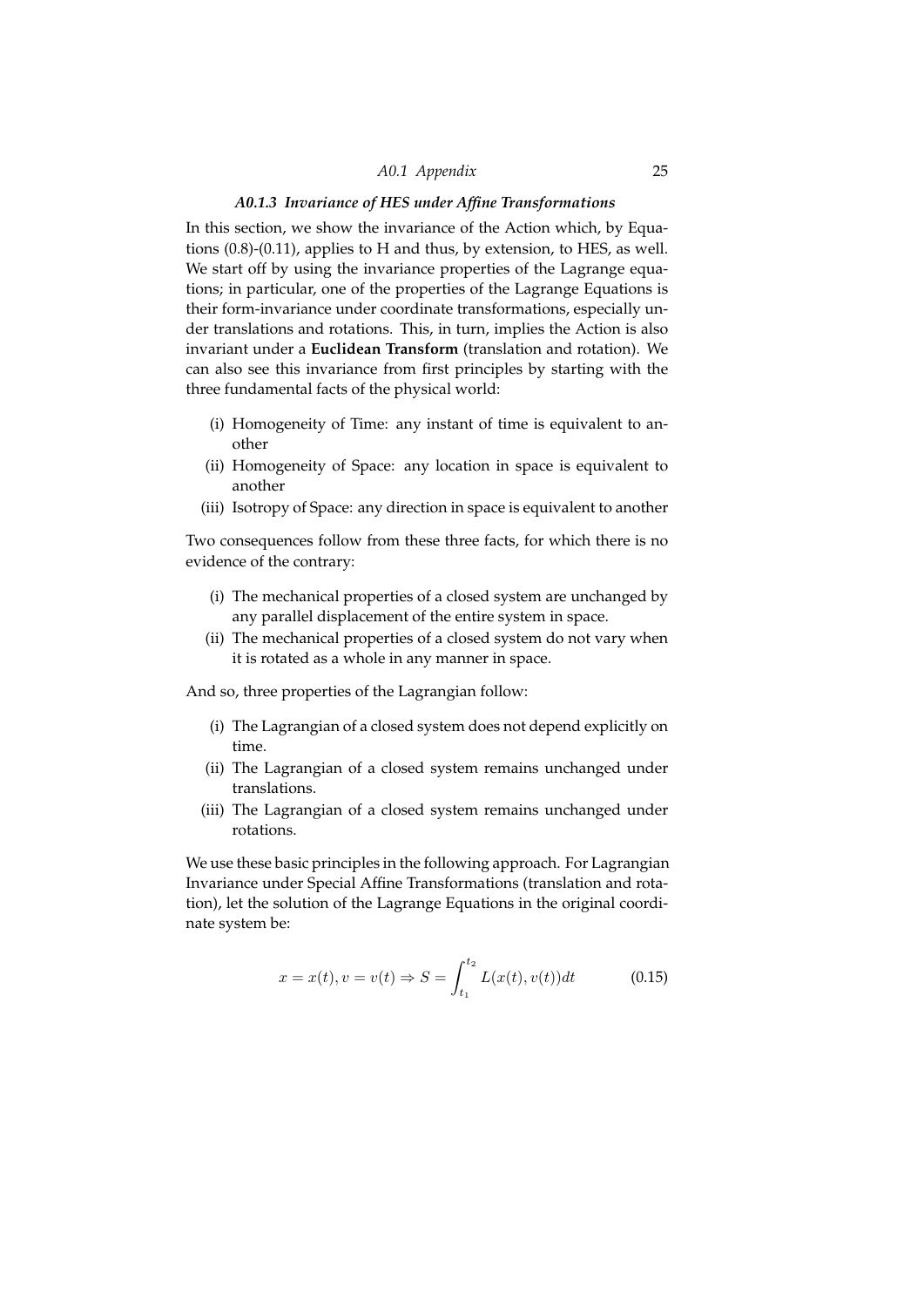The solution of the Lagrange Equations for a displaced system therefore is:

$$
\tilde{x} = x_0 + Rx(t), \tilde{v} = Rv(t) \tag{0.16}
$$

The Action calculated on the solution of the displaced system is:

$$
\Rightarrow \tilde{S} = \int_{t_1}^{t_2} L(\tilde{x}, \tilde{v}) dt = \int_{t_1}^{t_2} L(x_0 + Rx(t), Rv(t)) dt \tag{0.17}
$$

Invariance of the Lagrangian under translation gives:

$$
\Rightarrow \int_{t_1}^{t_2} L(Rx(t), Rv(t))dt \tag{0.18}
$$

Invariance of the Lagrangian under rotation gives:

$$
\Rightarrow \int_{t_1}^{t_2} L(x(t), v(t))dt = S \tag{0.19}
$$

Since S is the Action calculated on the solution in the original system of coordinates, this shows the invariance of the Action under rotational and translational transformations:

$$
\tilde{S} = S \tag{0.20}
$$

This also applies, by Equations (0.8)-(0.11), to H and hence shows that the HES computed from 3D points is invariant to rigid translational and rotational transformations. The HES computed from image parameters is invariant to 2D translations, rotations, and skew on the image plane as these properties are further proven for the Lagrangian in Section A0.1.3.1. We thus show that the 3D Hamiltonian is invariant to rigid 3D transformations and the Image Hamiltonian is invariant to 2D transformations.

# *A0.1.3.1 Affine Invariance of the Lagrangian and the Action*

The previous section depends on the rotational and translational invariance of the Lagrangian and so, here we show that the Lagrangian is invariant under an arbitrary affine transform of World Coordinates (e.g., any combination of scaling, rotation, transform, and/or shear). This also applies to the Hamiltonian by the Legendre Transform of (0.11) since, as shown in Section A0.1.1, the Legendre Transform is used in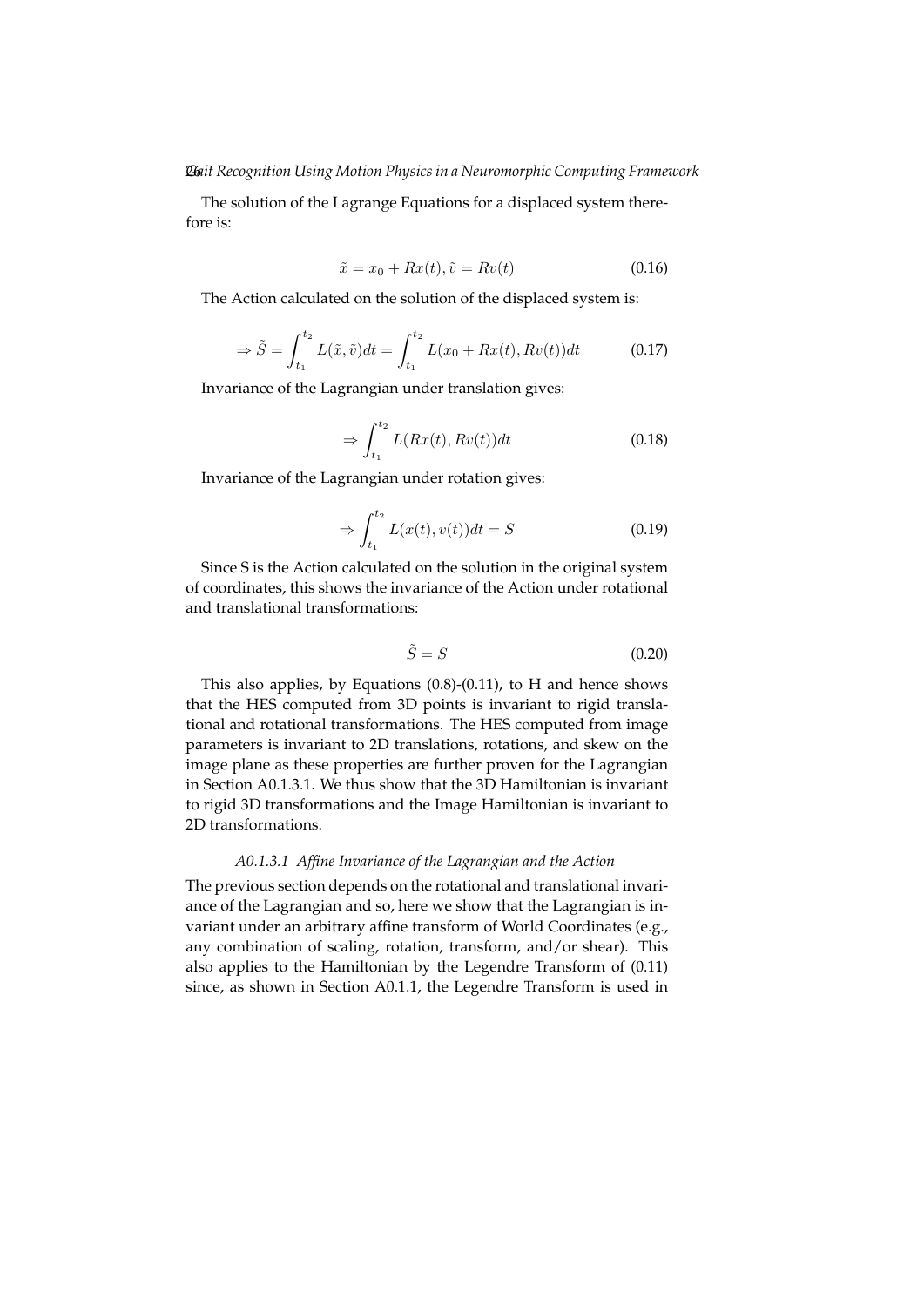*A0.1 Appendix* 27

classical mechanics to derive the Hamiltonian formulation from the Lagrangian formulation and vice versa. Thus, we have the Lagrangian:

$$
L = T - U \tag{0.21}
$$

with Kinetic Energy,  $T$ , and Potential Energy,  $U$ . The Lagrangian is a function:

$$
L = L(x_1, x_2, x_3, \dot{x}_1, \dot{x}_2, \dot{x}_3)
$$
 (0.22)

where  $x_1$   $x_2$   $x_3$  are the world coordinates and  $\dot{x}_i = \frac{dx_i}{dt}$  are the time derivatives. We first do an affine transform:

$$
y_i = \sum_j C_{ij} x_j + d_i \tag{0.23}
$$

Because this is an affine transform, the determinant of the matrix  $C_{ij}$  is non-zero; i.e.,  $|C| \neq 0.$  Then, the inverse matrix exists:

$$
A = C^{-1} \tag{0.24}
$$

Now we can get the formulae for  $x_i$  :

$$
x_i = \sum_j A_{ij} y_j + b_i \tag{0.25}
$$

The new Lagrangian is a complex function:

$$
L'(y_1, y_2, y_3, \dot{y}_1, \dot{y}_2, \dot{y}_3) = L(x_1, x_2, x_3, \dot{x}_1, \dot{x}_2, \dot{x}_3)
$$
(0.26)

Where  $x_1, x_2, x_3, \dot{x}_1, \dot{x}_2, \dot{x}_3$  are functions of  $y_1, y_2, y_3, \dot{y}_1, \dot{y}_2, \dot{y}_3$ :

$$
x_1 = x_1 \left( y_1, y_2, y_3 \right) \tag{0.27}
$$

$$
x_2 = x_2 \left( y_1, y_2, y_3 \right) \tag{0.28}
$$

$$
x_3 = x_3 \left( y_1, y_2, y_3 \right) \tag{0.29}
$$

$$
\dot{x}_1 = \dot{x}_1 \left( \dot{y}_1, \dot{y}_2, \dot{y}_3 \right) \tag{0.30}
$$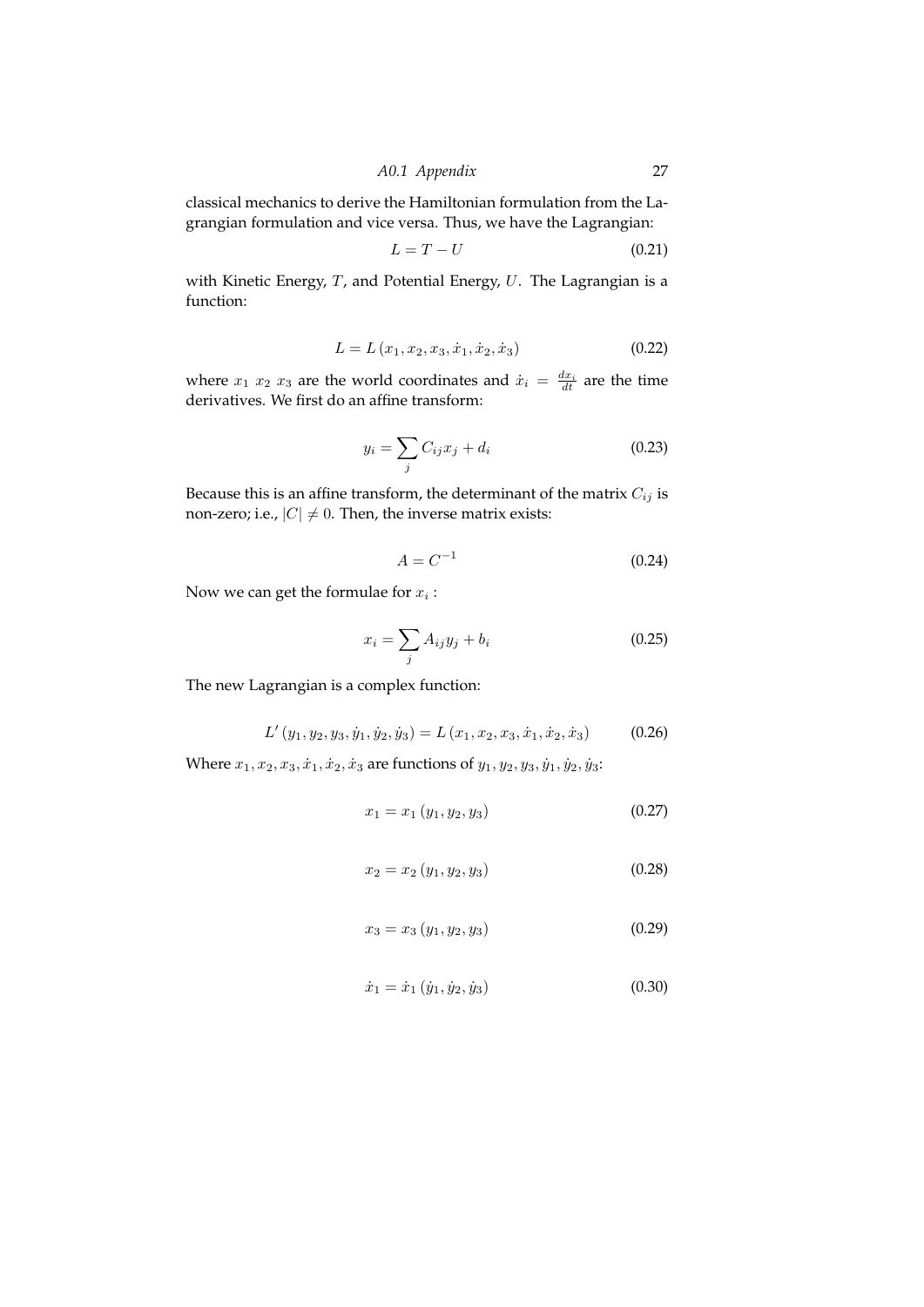$$
\dot{x}_2 = \dot{x}_2 \left( \dot{y}_1, \dot{y}_2, \dot{y}_3 \right) \tag{0.31}
$$

$$
\dot{x}_3 = \dot{x}_3 \left( \dot{y}_1, \dot{y}_2, \dot{y}_3 \right) \tag{0.32}
$$

As we can see, the Lagrangian stays invariant:  $L = L'$  as it is just a substitution of variables and it does not change the Lagrangian value. Now we prove that Euler-Lagrange equation and Action principle are invariant under an affine transform. In Lagrangian mechanics, the basic principle is not Newton's equation but the Action principle: the Action is a minimal, as per (0.8). The Action principle then leads to the Euler-Lagrange equation:

$$
\frac{d}{dt}\frac{\partial L}{\partial \dot{x}_i} = \frac{\partial L}{\partial x_i} \tag{0.33}
$$

where  $i = 1, 2, 3$  ,  $x_1 \ x_2 \ x_3$  are the world coordinates, and  $\dot{x}_i = \frac{dx_i}{dt}$  are the time derivatives.

We now show that the Action principle, and then Euler-Lagrange equations, are invariant under an affine transform. We have an affine transform, as in (0.23):  $y_i = \sum_j C_{ij} x_j + d_i$ . Again, because this is an affine transform, the determinant of the matrix  $C_{ij}$  is non-zero  $|C| \neq 0$ . Then, the inverse matrix exists, once again:  $A = C^{-1}$  and we can get the formulae for  $x_i$ :  $x_i = \sum_j A_{ij}y_j + b_i$ . The new Lagrangian is again a complex function:

$$
L'(y_1, y_2, y_3, \dot{y}_1, \dot{y}_2, \dot{y}_3) = L(x_1, x_2, x_3, \dot{x}_1, \dot{x}_2, \dot{x}_3)
$$
(0.34)

Where  $x_1, x_2, x_3, \dot{x}_1, \dot{x}_2, \dot{x}_3$  are functions of  $y_1, y_2, y_3, \dot{y}_1, \dot{y}_2, \dot{y}_3$  as in (0.27)-(0.32) with time derivatives:

$$
\dot{x}_i = \sum_j A_{ij} \dot{y}_j \tag{0.35}
$$

Note:

$$
\frac{\partial x_i}{\partial y_j} = A_{ij} \tag{0.36}
$$

$$
\frac{\partial \dot{x}_i}{\partial \dot{y}_j} = A_{ij} \tag{0.37}
$$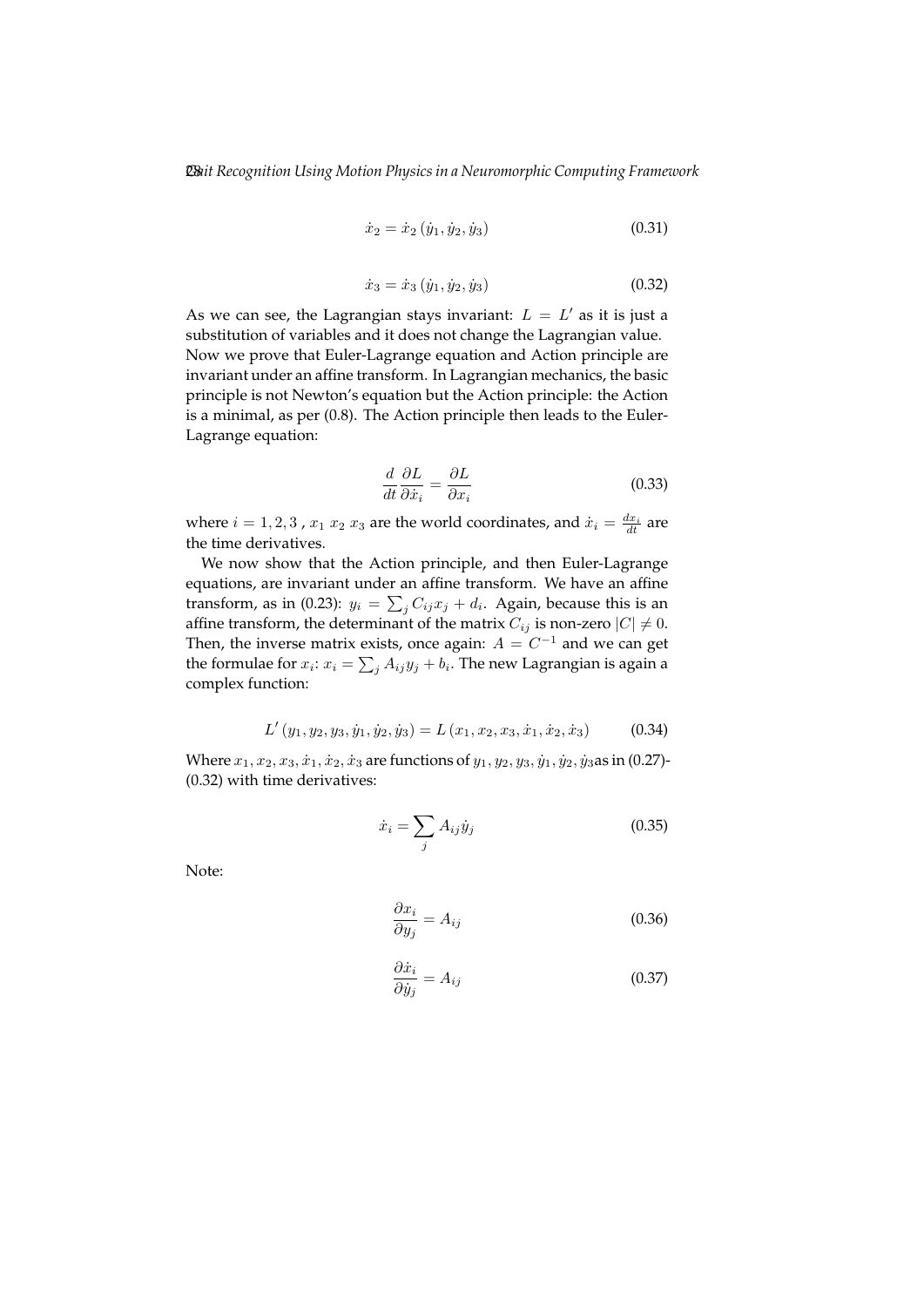We now multiply equation (0.33) by  $A_{ij}$  and sum over *i*:

$$
\sum_{i} \frac{d}{dt} \frac{\partial L}{\partial \dot{x}_i} A_{ij} = \sum_{i} \frac{\partial L}{\partial x_i} A_{ij}
$$
\n(0.38)

$$
\sum_{i} \frac{d}{dt} \frac{\partial L}{\partial \dot{x}_i} \frac{\partial \dot{x}_i}{\partial \dot{y}_j} = \sum_{i} \frac{\partial L}{\partial x_i} \frac{\partial x_i}{\partial y_j}
$$
(0.39)

Using the rule of derivatives of complex functions:

$$
\sum_{i} \frac{\partial L}{\partial x_i} \frac{\partial x_i}{\partial y_j} = \frac{\partial L'}{\partial y_j}
$$
\n(0.40)

$$
\sum_{i} \frac{\partial L}{\partial \dot{x}_i} \frac{\partial \dot{x}_i}{\partial \dot{y}_j} = \frac{\partial L'}{\partial \dot{y}_j}
$$
(0.41)

Then

$$
\frac{d}{dt}\frac{\partial L'}{\partial y_j} = \frac{\partial L'}{\partial \dot{y}_j} \tag{0.42}
$$

which is the same equation as (0.33), hence it is invariant under an affine transform and thus the Action principle is also invariant under an affine transform. Thus, Lagrangian Invariance implies Action Invariance which implies the invariance of the Euler-Lagrange equations which, in turn, implies the invariance of the HES.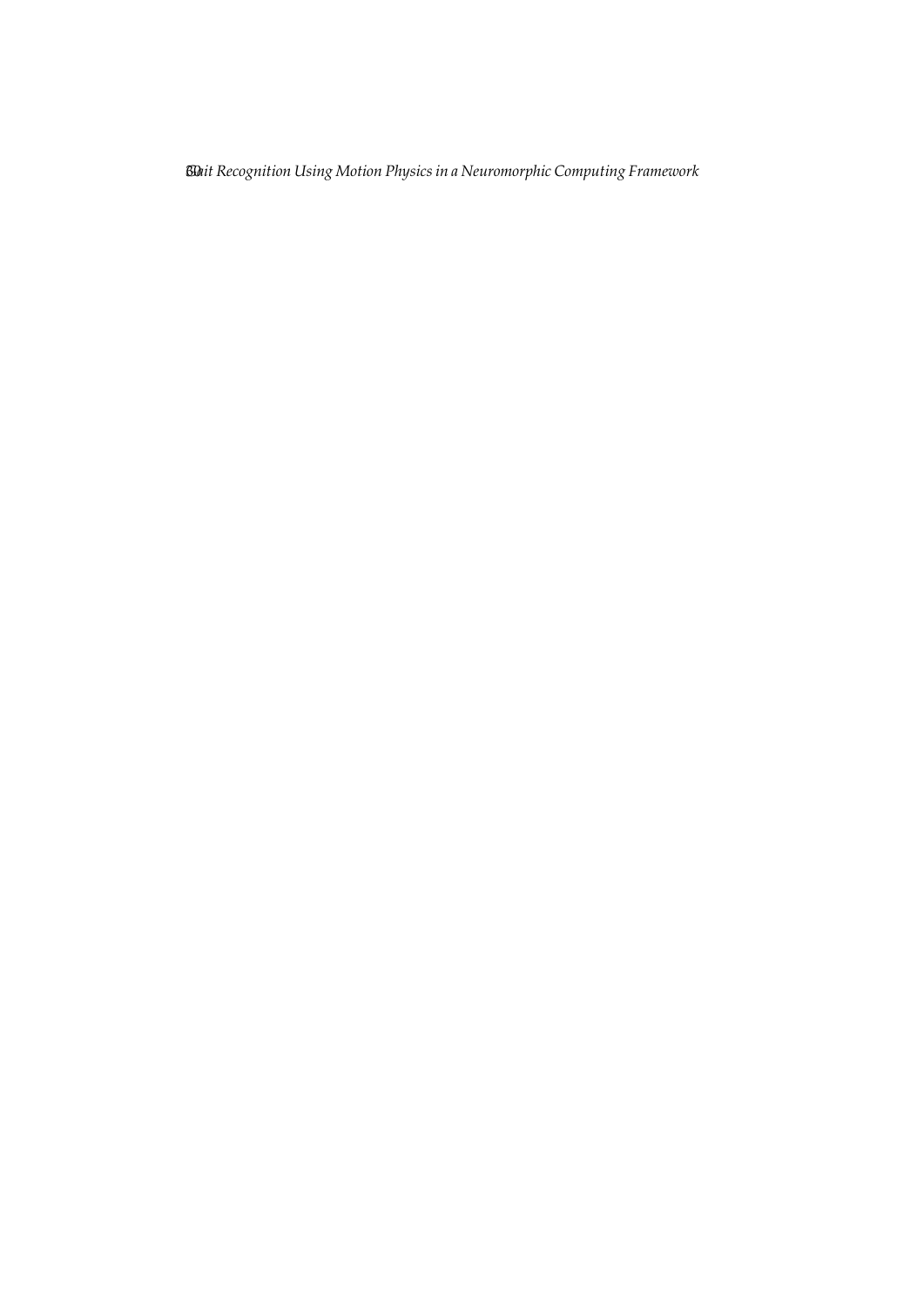# Bibliography

- D. M. Beck and S. Kastner, *Top-down and bottom-up mechanisms in biasing competition in the human brain*, Vision Research (2008).
- A. Bissacco, A. Chiuso, Y. Ma, and S. Soatto, *Recognition of human gaits*, **2** (2001), 52–57.
- A.F. Bobick and A. Johnson, *Gait recognition using static activity-specific parameters*, (2001).
- A. Bruhn, J. Weickert, and C. Schnorr, *Lucas/kanade meets horn/schunck: combining local and global optic flow methods*, IJCV, 2005, pp. 211–231.
- R. Collins, R. Gross, and J. Shi, *Silhoutte based human identification using body shape and gait*, Intl. Conf. on AFGR (2002), 351–356.
- D. Cunado, M.J. Nash, S.M. Nixon, and N.J Carter, *Gait extraction and description by evidence gathering*, Intl. Conf. on AVBPA (1994), 43–48.
- J.E. Cutting and L.T. Kozlowski, *Recognizing friends by their walk : Gait perception without familiarity cues*, Bulletin of the Psychonomic Society **9(5)** (1977), 353–356.
- J.E. Cutting and D.R. Proffitt, *Gait perception as an example of how we may perceive events*, Intersensory perception and sensory integration (1981).
- G. Deco and T. S. Lee, *The role of early visual cortex in visual integration: a neural model of recurrent interaction*, European Journal of Neuroscience (2004), 1– 12.
- G. Deco and E. Rolls, *Neurodynamics of biased competition and cooperation for attention: A model with spiking neurons*, J Neurophysiol (2005), 295–313.
- R. Desimone and J. Duncan, *Neural mechanisms of selective visual attention*, Annu. Rev. Neurosci. **18** (1995), 193–222.
- M. Dobrski, *Constructing the time independent hamiltonian from a time dependent one*, Central European Journal of Physics **5** (2007), no. 3, 313–323.
- B. Efron and R. J. Tibshiriani, *An introduction to the bootstrap, monographs on statistics and applied probability 57*, Chapman & Hall, 1993.
- J.P. Foster, M.S. Nixon, and A. Prugel-Bennett, *Automatic gait recognition using area-based metrics.*, Pattern Recognition Letters **24** (2003), 2489–2497.
- D.M. Gavrilla, *The visual analysis of human movement: A survey*, **73** (1999), no. 1, 82–98.
- M. A. Giese, *Neural model for biological movement recognition*, Optic Flow and Beyond, Kluwer Academic Publihers, 2004, pp. 443–470.
- M.A. Giese, *Neural model for the recognition of biological motion*, Dynamische Perzeption 2, 2000.
	- 31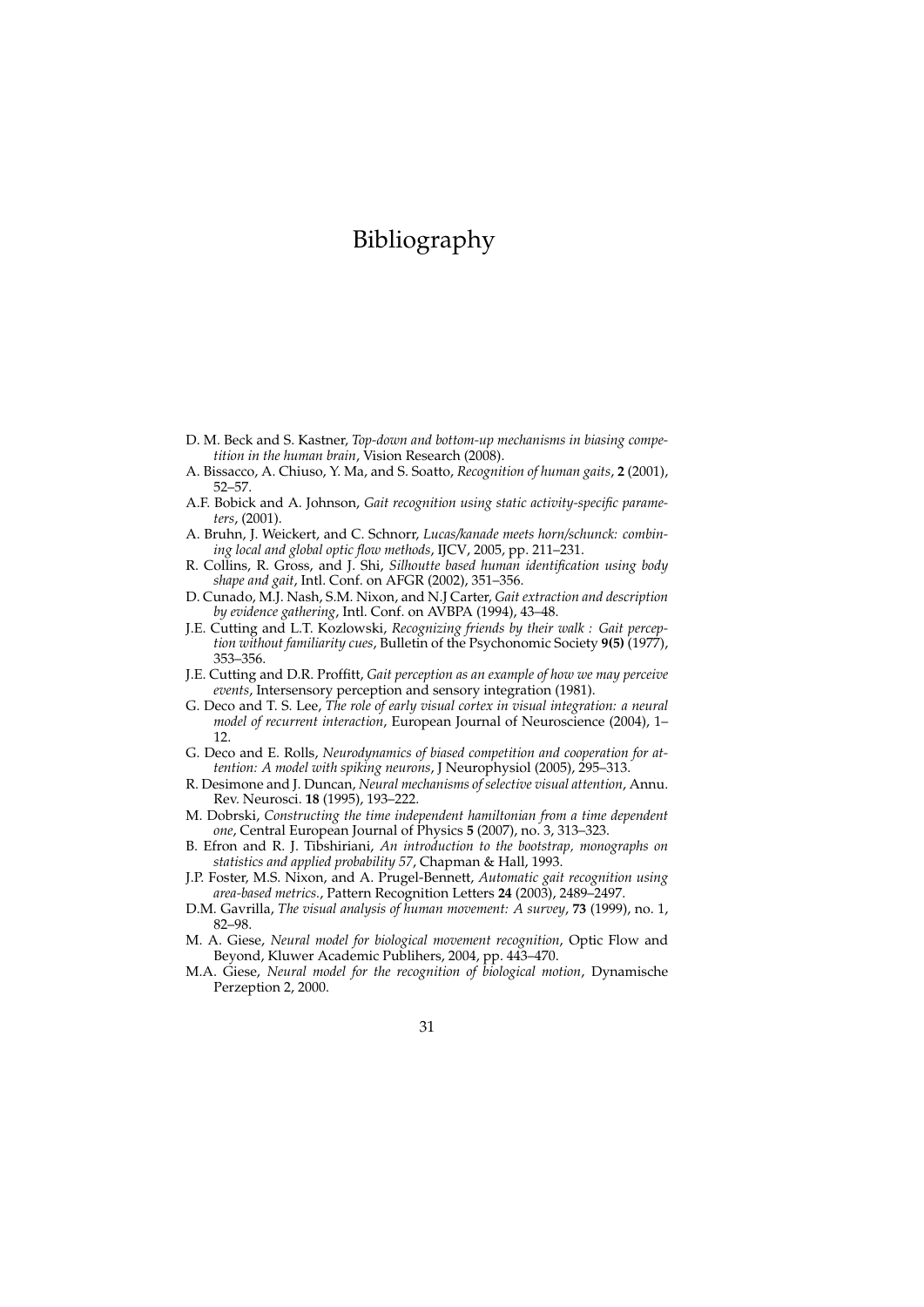#### 32 *Bibliography*

- M.A. Giese and T. Poggio, *Neural mechanisms for the recognition of biological movements and action*, Nature Reviews Neuroscience **4** (2003), 179–192.
- N. H. Goddard, *The perception of articulated motion: Recognizing moving light displays*, Ph.D. thesis, University of Rochester, 1992.
- H. Goldstein, *Classical mechanics*, 2nd ed., Addison-Wesley, 1980.
- J. Han and B. Bhanu, *Individual recognition using gait energy image*, Workshop on MMUA (2003), 181–188.
- E. Hoenkamp, *Perceptual cues that determine the labelling of human gait*, Journal of Human Movement Studies **4** (1978), 59–69.
- M. Hu, S. Ali, and M. Shah, *Detecting global motion patterns in complex videos*, ICPR, 2008.
- W. Hu, T. Tan, L. Wang, and S. Maybank, *A survey on visual surveillance of object motion and behaviors*, IEEE Transactions on Systems, Man and Cybernetics **34** (2004), 334–352.
- L. Itti, C. Koch, and E. Niebur, *A model of saliency-based visual attention for rapid scene analysis*, PAMI, 1998, pp. 1254 – 1259.
- H. Jhuang, T. Serre, L. Wolf, and T. Poggio, *A biologically inspired system for action recognition*, ICCV, 2007.
- G. Johansson, *Visual perception of biological motion and a model for its analysis*, PandP **14** (1973), no. 2, 201–211.
- A. Kale, A.N Rajagopalan, Sundaresan.A., N. Cuntoor, A. Roy-Chowdhury, V. Krueger, and R. Chellappa, *Identification of humans using gait*, (2004).
- E. Kandel, J. Schwartz, and T. Jessell, *Principles of neural science*, 4th ed., McGraw-Hill Medical, USA, 2000.
- S Kastner and L Ungerleider, *The neural basis of biased competition in human visual cortex*, Neuropsychologia (2001), 1263–1276.
- G. Kochanski, *Confidence intervals and hypothesis testing*, 02 2005.
- L. Landau and E. Lifshitz, *Course of theoretical physics: Mechanics*, 3rd ed., 1976.
- Y. LeCun, S. Chopra, M. A. Ranzato, and F. Huang, *Energy-based models in document recognition and computer vision*, ICDAR, 2007.
- L. Lee, G. Dalley, and K. Tieu, *Learning pedestrian models for silhoutte refinement*, (2003).
- J. Liu, S. Ali, and M. Shah, *Recognizing human actions using multiple features*, CVPR, 2008.
- M. Murray, A. Drought, and R. Kory, *Walking patterns of normal men*, Journal of Bone and Joint surgery **46-A(2)** (1964), 335–360.
- E. Muybridge, *The human figure in motion*, Dover Publications, 1901.
- M. Nixon, T. Tan, and R. Chellappa, *Human identification based on gait*, Springer, 2005.
- S.A. Niyogi and E.H. Adelson, *Analyzing and recognizing walking figures in xyt*, Tech. Report 223, MIT Media Lab Vision and Modeling Group, 1994.
- R.J. Peters and L. Itti, *Beyond bottom-up: Incorporating task-dependent influences into a computational model of spatial attention*, CVPR, 2007.
- J. Phillips, S. Sarkar, I. Robledo, P. Grother, and K.W. Bowyer, *The gait identification challenge problem: Data sets and baseline algorithm*, (2002).
- J.H. Reynolds, L. Chelazzi, and R. Desimone, *Competitive mechanisms subserve attention in macaque areas v2 and v4*, J. Neurosci. **19** (1999), 1736–1753.
- M. Riesenhuber and T. Poggio, *Hierarchical models for object recognition in cortex*, Nat Neuroscience **2** (1999), 1019–1025.
- R.J. Sethi, A.K. Roy-Chowdhury, and S. Ali, *Activity recognition by integrating the physics of motion with a neuromorphic model of perception*, WMVC, 2009.